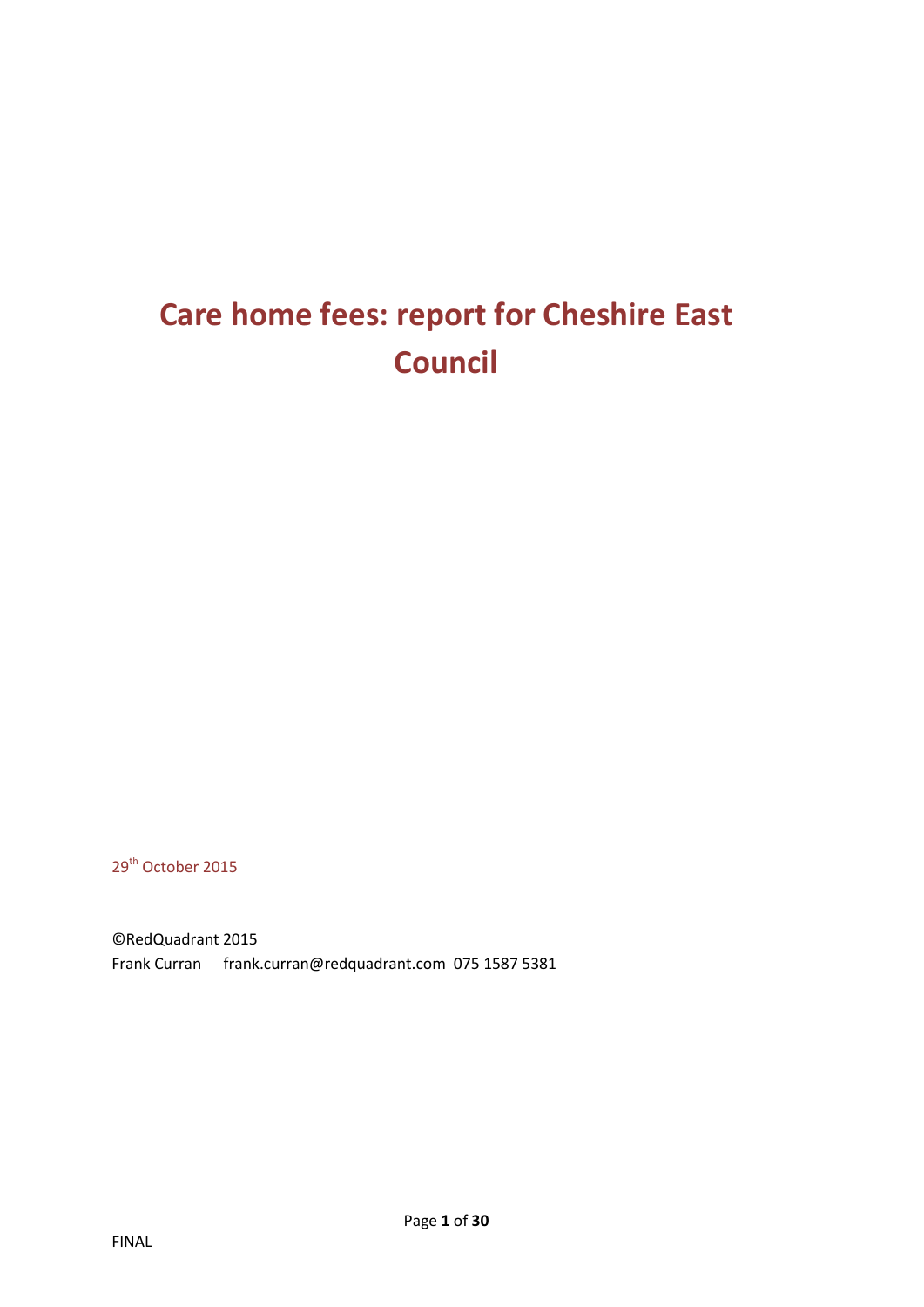| Residential and nursing care home provider feedback from the workshops22                    |  |
|---------------------------------------------------------------------------------------------|--|
|                                                                                             |  |
|                                                                                             |  |
| Appendix 1: Feedback from consultation with the Council's residential and nursing care home |  |
|                                                                                             |  |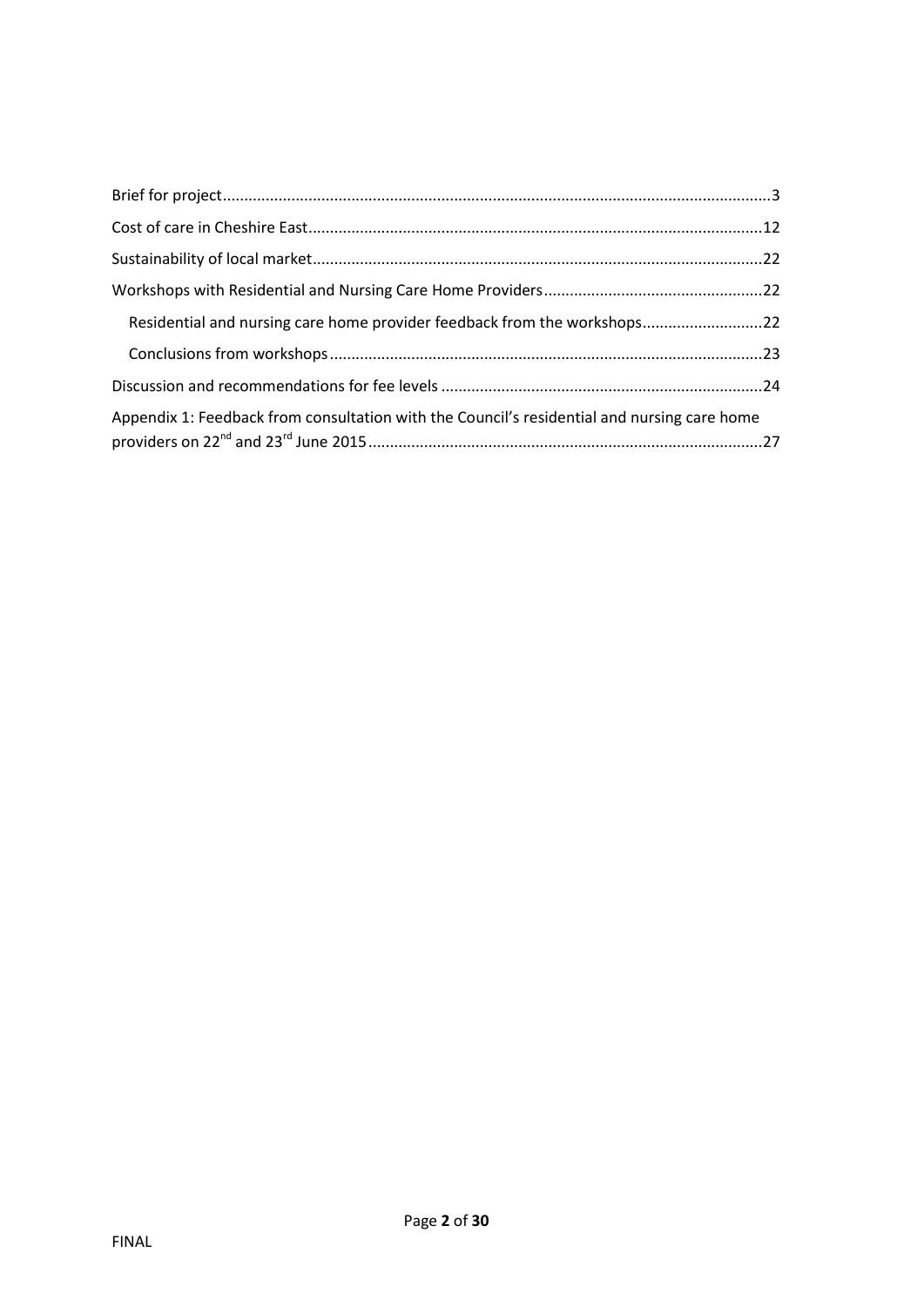## <span id="page-2-0"></span>Brief for project

RedQuadrant was commissioned by Cheshire East Council in May to make recommendations for future care home fee levels. Specifically we were asked:

- 1. To carry out an independent review of fair price for care for Residential and Nursing Home services within the Borough of Cheshire East and to review fee sustainability in residential and nursing home care generally (to include Learning Disability and Mental health provisions). This includes:
	- a. Establishing and updating information on the elements that makes up the unique standard cost of care, during the term of a new Care Home agreement.
	- b. Reviewing fee sustainability in residential and nursing home care (including establishing and updating information on the elements that make up the unique standard cost of care) during the term of a new care home agreement including a analysis of Fair Price for Care requirements
	- c. Options to influence the market established fee levels above the council fee levels

## Purpose of this report

We have undertaken the following activities in relation to this project

- Interviewed a range of stakeholders from the Council, CCG and others
- Reviewed performance data, policy papers and other documentation
- Undertaken two workshops with local care home providers (see Appendix one)
- Prepared draft recommendations on which we have consulted with providers
- Reviewed feedback from providers (eight providers gave feedback BUPA, CLS, HC-One, Maria Mallaband, Sharston House, Woodeaves, Porthaven and Care UK)

This report is our final report which summarises our findings and makes recommendations for future fee levels. The revised recommendations are now somewhat different from the draft recommendations as we have taken account of the feedback received about the local cost of care

## **Context**

When setting fees for care home providers the Council is required to follow legislation and to take account of relevant guidance and case law. Below there is an extract from an article in *Local Government Lawyer<sup>1</sup>* written in February 2013 which summarises, in simplified form, the legal requirements:

**.** 1

[http://www.localgovernmentlawyer.co.uk/index.php?option=com\\_content&view=article&id=13115%3Ao](http://www.localgovernmentlawyer.co.uk/index.php?option=com_content&view=article&id=13115%3Aon-taking-care-cautionary-tales-and-lessons-to-be-learnt&catid=52&Itemid=20) [n-taking-care-cautionary-tales-and-lessons-to-be-learnt&catid=52&Itemid=20](http://www.localgovernmentlawyer.co.uk/index.php?option=com_content&view=article&id=13115%3Aon-taking-care-cautionary-tales-and-lessons-to-be-learnt&catid=52&Itemid=20)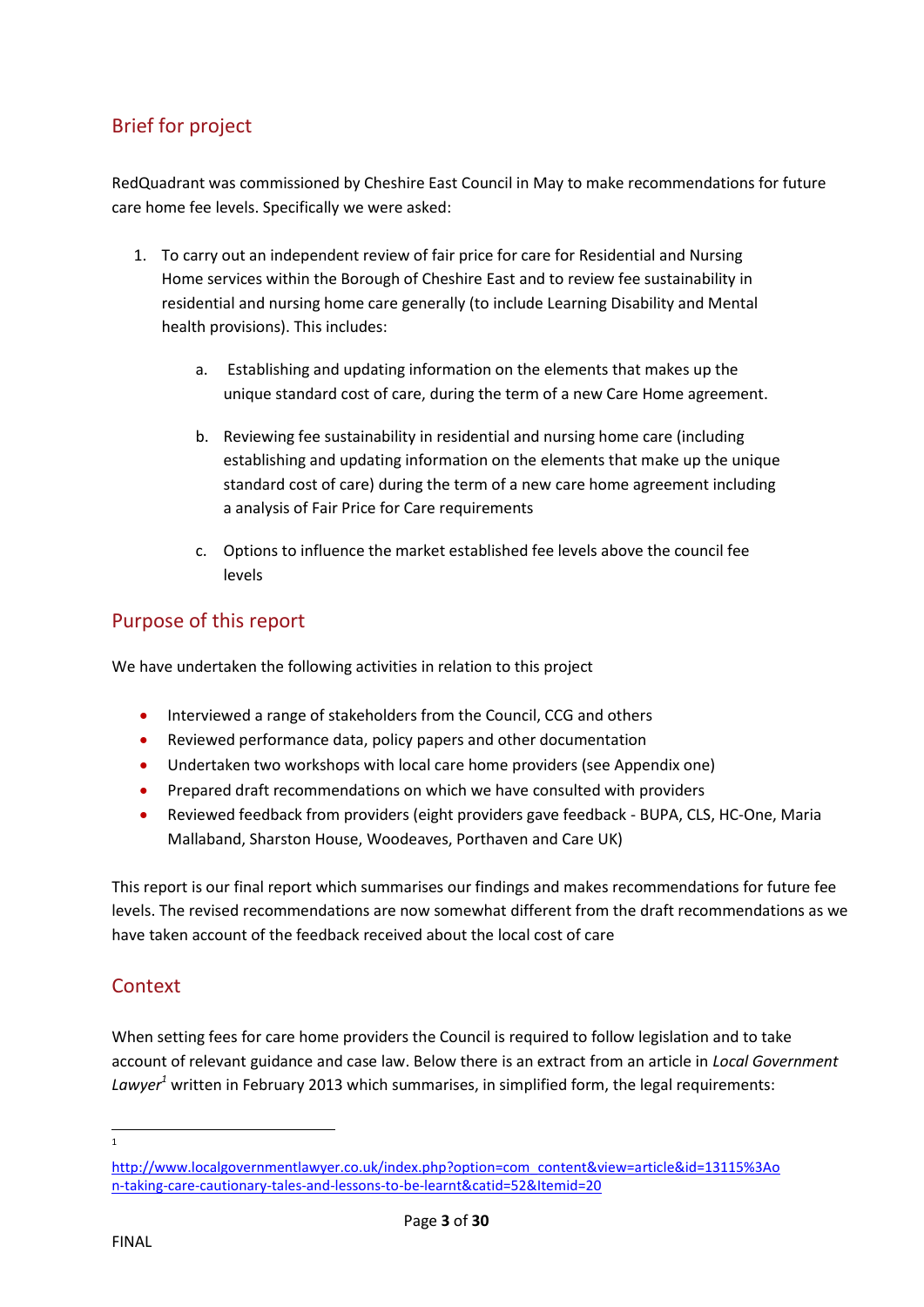"The law is based upon statute, directions, statutory guidance and non-statutory guidance…together with a significant injection of case law.

- 1. S. 21 National Assistance Act 1948 enables councils to make provisions for residential accommodation for persons who by reason of age, illness of disability are in need of care;
- 2. S. 47 National Health Service and Community Care Act 1990 requires assessments of needs, when appropriate, and the provision of care;
- 3. The National Assistance Act 1948 (Choice of Accommodation) Directions 1992 sets out the core obligation: where a council has assessed that a person needs residential care then it shall make arrangements for that accommodation. But the cost will not be more than the council would "usually expect to pay" i.e. the council will pay the "usual cost";
- 4. The Local Authority Circular (2004) 20 (i.e. statutory guidance) states: In setting and reviewing the usual cost , councils should have due regard to the actual costs and to other local circumstances (Hint: read this requirement twice);
- 5. *Building Capacity and Partnership in Care* (DoH 2001) (i.e. non statutory guidance): "Providers have become concerned that..[fees are held down, or driven down].. to a level that recognises neither the costs ..not the inevitable reduction in the quality of service provision. This may put individuals at risk .and destabilise the system. ..Contract prices should not be set mechanistically", there should be "clear systems for consultation with all (and potential) providers", but NB providers should ensure that they are "able to provide a full breakdown of the costs of the services";
- 6. s. 149 Equalities Act 2010 imposes a general duty for a council to have due regard to the need to (a) eliminate discrimination, (b) advance equality of opportunity and (c) foster good relations etc. It is an onerous duty and must be exercised with rigour and an open mind;
- 7. *Pembrokeshire* [2010] 3514: Para 28 "Following guidance is not mandatory: but an authority can only depart from it for good reason"; Para 29 "..the more the proposed deviation from guidance, the more compelling must be the grounds"; Para 79 it is "important that the authority makes a rational and reasoned decision to use a particular criterion in the context of the model it has adopted, and is able and willing to share that reasoning with interested persons, including providers";
- 8. *Sefton* [2011] 2676: Para 70 "In my view the statutory [and non-statutory] guidance do not contemplate that there will be any significant imbalance between the usual cost of care and the actual cost";
- 9. *Newcastle* [2011] 2655; Para 49 "Where the local authority has asked itself the right question, has used an evidence-based system to ascertain the actual cost of care and has then made a difficult decision about the allocation of resources the court will support it";
- 10. *Redcar and Cleveland* [2013] 4: Para 57 " Whilst benchmarking is likely to provide useful information to a local authority wishing to ascertain the actual costs of care it will need to be combined with some information which relates specifically to its own area before it can be said to have reliably established what the actual costs of providing care are likely to be".

The critical phrase here is that used in point 4: when setting fees Councils should have "due regard to the actual costs [of providing care] and to other local circumstances". In the *Northumberland* judgement, published after the summary above, Judge Supperstone stated: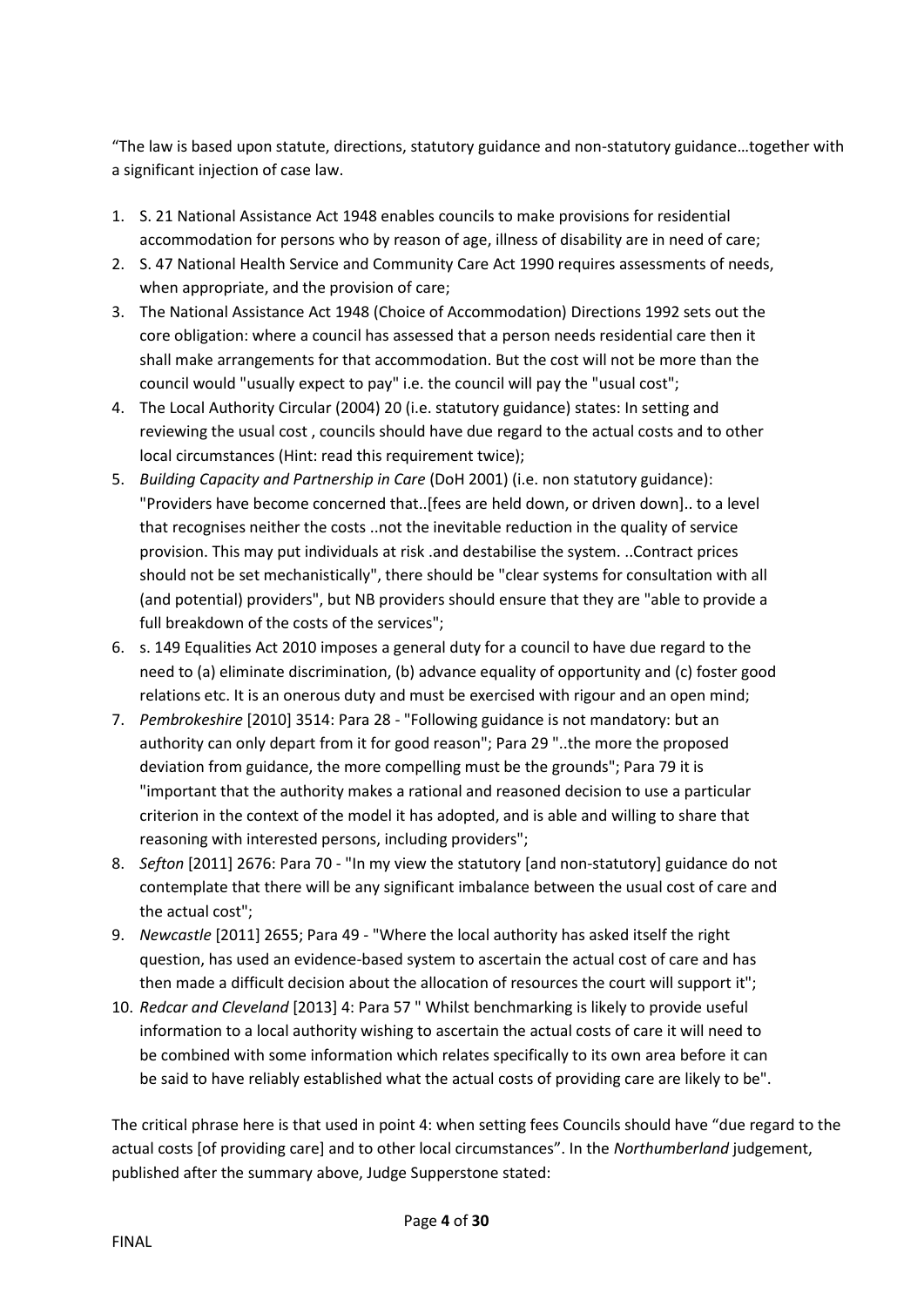"As such it [i.e. the requirement to have due regard to the actual costs of providing care] means no more than that, when determining what they are usually prepared to pay for residential care, authorities should bear in mind, amongst other matters, the providers' need to recover their costs.

Usual fee rates should not be set by authorities without any consideration being had to the question of whether it is viable to provide care at those rates. However, even if 'having due regard to the actual costs of providing care' should be understood as requiring a more specific consideration of actual costs, the circular does not require authorities to calculate or ascertain the actual cost of care. $^{2n}$ 

The *South Tyneside* judgement in July 2013 qualifies this point. The judgement is summarised by Belinda Schwehr of Care and Health Law as follows:

"The judgment in South Tyneside establishes that the actual cost of care must be conscientiously considered by reference to evidence – if it is not to be done arithmetically, then the state of the actual market, vacancy rates, and numbers of homes in agreement are an alternative basis. But if it is to be done by reference to a tool, that tool must be a sensible tool; and this case says that one that leaves out return on capital/equity, is not rationally able to be defended."

After looking at other recent cases in this field, the judge found as follows, as a matter of law:

'In my Judgment return on capital is a real cost for care homes and, therefore, is a cost which the Council must have due regard to, under Paragraph 2.5.4 of the Building Capacity Circular. …[t]he Birmingham case makes it clear that return on capital is an actual cost and that the real debate is how much that cost is. Whilst there may be cases where the local authority can properly conclude on the facts that capital cost is properly met by capital growth, that question of capital cost must be considered and due regard paid to it. $^{\prime\prime\prime3}$ 

Thus there is clearly an expectation that Councils are expected to consult with providers but Councils have discretion over how this is done. Judge Supperstone in *Northumberland* stated the following:

"As regards consultation, he said the council was not required to quantify costs in the way contended for by the claimants. "That being so, the absence of a quantification of costs could not invalidate the consultation process," Mr Justice Supperstone said, adding that

 $\overline{a}$ 

<sup>&</sup>lt;sup>2</sup> http://www.localgovernmentlawyer.co.uk/index.php?option=com\_content&view=article&id [=13231%253Acounty-council-in-rare-high-court-win-against-care-home-providers&catid](http://www.localgovernmentlawyer.co.uk/index.php?option=com_content&view=article&id%20=13231%253Acounty-council-in-rare-high-court-win-against-care-home-providers&catid%20=52&Itemid=20)  [=52&Itemid=20](http://www.localgovernmentlawyer.co.uk/index.php?option=com_content&view=article&id%20=13231%253Acounty-council-in-rare-high-court-win-against-care-home-providers&catid%20=52&Itemid=20)

<sup>3</sup> [http://www.nationalcareforum.org.uk/viewNews.asp?news\\_ID=572&sector\\_id=12](http://www.nationalcareforum.org.uk/viewNews.asp?news_ID=572§or_id=12)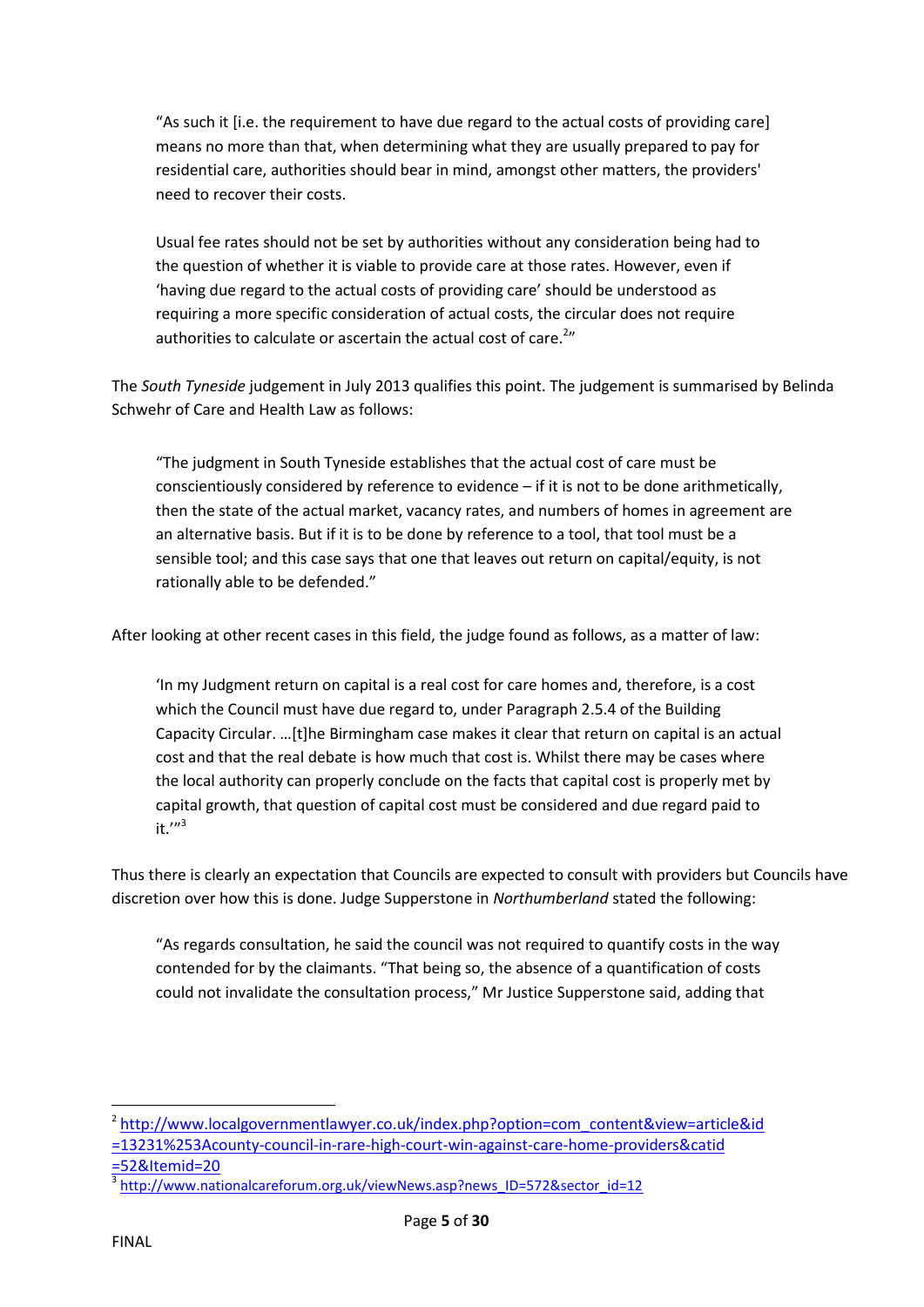the claimants could have requested a quantification of actual costs, but they did not do so. $4n$ 

The *Torbay* judgement in late 2014 clarifies two further points:

- "the intensity and nature of the inquiry which is required of the local authority is primarily a matter for the decision maker" i.e. the Council has some discretion over how it determines the actual cost of care; and
- "the decision was unreasonable as the model considered top-up fees paid by privately paying "residents which were not relevant. This took into account costs in an unlawful manner and was contrary to Government guidance"<sup>5</sup>.

The following points were made by David Collins Solicitors on behalf of Maria Mallaband Group LTd as part of the consultation process:

#### **"Financial obligations on providers;**

Under the Health & Social Care Act 2008, care homes are required to register with the Care Quality Commission. Pertinent to the funding issues in dispute:

(1) Regulation 13 of the Care Quality Commission (Registration) Regulations 2009 requires care home operators to take all reasonable steps to ensure the financially viability of their care home operation for the purposes of meeting all of their legal obligations pertaining to their service.

(2) Regulation 18 of the Health & Social Care Act 2008 (Regulated Activities) Regulations 2014 requires care home providers to ensure that sufficient numbers of suitably qualified, competent, skilled and experienced staff are deployed to meet the needs of the residents within the care home. In the case of a care home providing nursing services, this will include the need to ensure that there are sufficient numbers of suitably qualified, competent, skilled and experienced nurses on duty at all times.

#### **Care Act 2014:**

2. Prior to 1 April 2015, the source of a local authority's duty to provide care and accommodation was contained within section 21 of the National Assistance Act 1948 and directions made under it in Department of Health Circulars LAC (93)10 and 2004(20). By virtue of those provisions, local authorities had a duty to make arrangements for providing "residential accommodation for persons aged eighteen or over who by reason of age, illness, disability or any other circumstances are in need of care and attention which is not otherwise available to them". By virtue of section 26 of

**<sup>.</sup>** 4 [http://www.localgovernmentlawyer.co.uk/index.php?option=com\\_content&view=article&id=13231](http://www.localgovernmentlawyer.co.uk/index.php?option=com_content&view=article&id=13231%20%253Acounty-council-in-rare-high-court-win-against-care-home-providers&catid=52&Itemid=20)  [%253Acounty-council-in-rare-high-court-win-against-care-home-providers&catid=52&Itemid=20](http://www.localgovernmentlawyer.co.uk/index.php?option=com_content&view=article&id=13231%20%253Acounty-council-in-rare-high-court-win-against-care-home-providers&catid=52&Itemid=20)

<sup>&</sup>lt;sup>5</sup> http://www.localgovernmentlawyer.co.uk/index.php?option=com\_content&view=article&id [=21249%3Acare-home-providers-win-high-court-battle-with-council-over-payments](http://www.localgovernmentlawyer.co.uk/index.php?option=com_content&view=article&id%20=21249%3Acare-home-providers-win-high-court-battle-with-council-over-payments)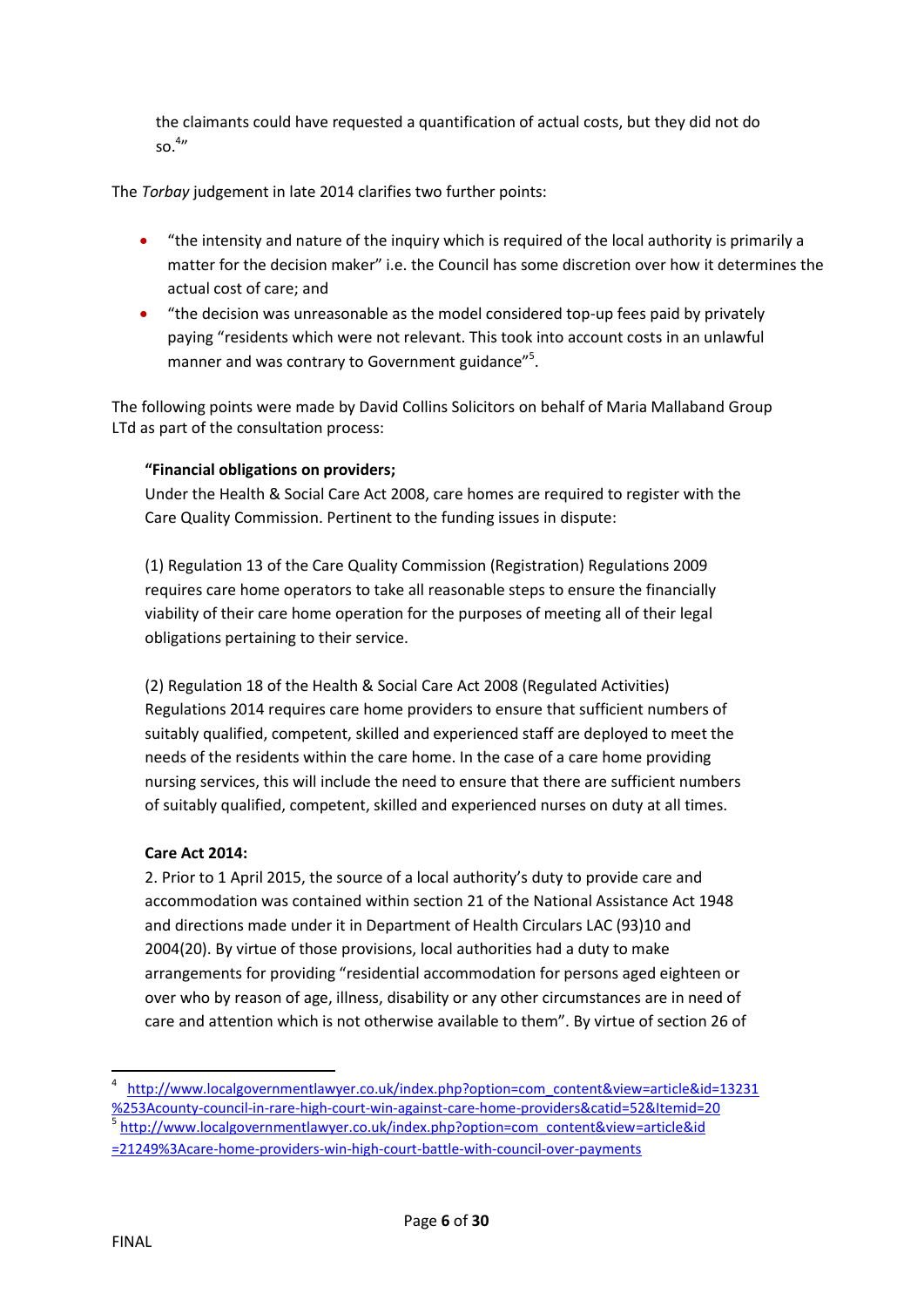the 1948 Act, local authorities had the power to fulfil this duty by making arrangements with the private sector.

3. LAC 2004(20) required local authorities when setting care home fee rates (referred to therein as the 'usual costs'), to have "due regard to the actual costs of providing care and other local factors" and to requiring them "to be sufficient to meet the assessed care needs of supported residents in residential accommodation" (paragraph 2.5.4).

4. As from 1 April 2015, there is now a new statutory regime governing the provision of care by local authorities. A local authority's obligations are now set out primarily in the Care Act 2014 (**'the 2014 Act'**). Those statutory obligations are considerably more onerous than the previous and more limited obligation to pay due regard to the actual costs of care when setting care home fees within the confines of LAC 2004(20).

5. The 2014 Act is supported by the Department of Health's Guidance: 'Care and Support Statutory Guidance' (October 2014) (**'the Guidance'**).

6. Attention is drawn to the following sections of the 2014 Act:

Section 1 of the 2014 Act places a general duty on local authorities (when exercising their functions under the Act) to promote an individual's well-being. This includes the promotion of the suitability of living accommodation. The Guidance refers to this duty as 'the well-being principle' (see Chapter 1 of the Guidance).

6.2. Section 5(1) of the 2014 Act places an obligation on local authorities to:

*"(1) ...promote the efficient and effective operation of a market in services for meeting care and support needs with a view to ensuring that any person in its area wishing to access services in the market –*

*(a) has a variety of providers to choose from who (taken together) provide a variety of services;* 

*(b) has a variety of high quality services to choose from;* 

*(c) has sufficient information to make an informed decision about how to meet the needs in question."* 

6.3. In performing its duty under section 5(1), section 5(2) of the 2014 Act requires a local authority to have regard to a number of matters, including:

*"(b) the need to ensure that it is aware of current and likely future demand for such services and to consider how providers might meet that demand;* 

(d) *the importance of ensuring the sustainability of the market (in circumstances where it is operating effectively as well as in circumstances where it is not);"* 

6.4. Section 5(3) of the 2014 Act provides that:

*...*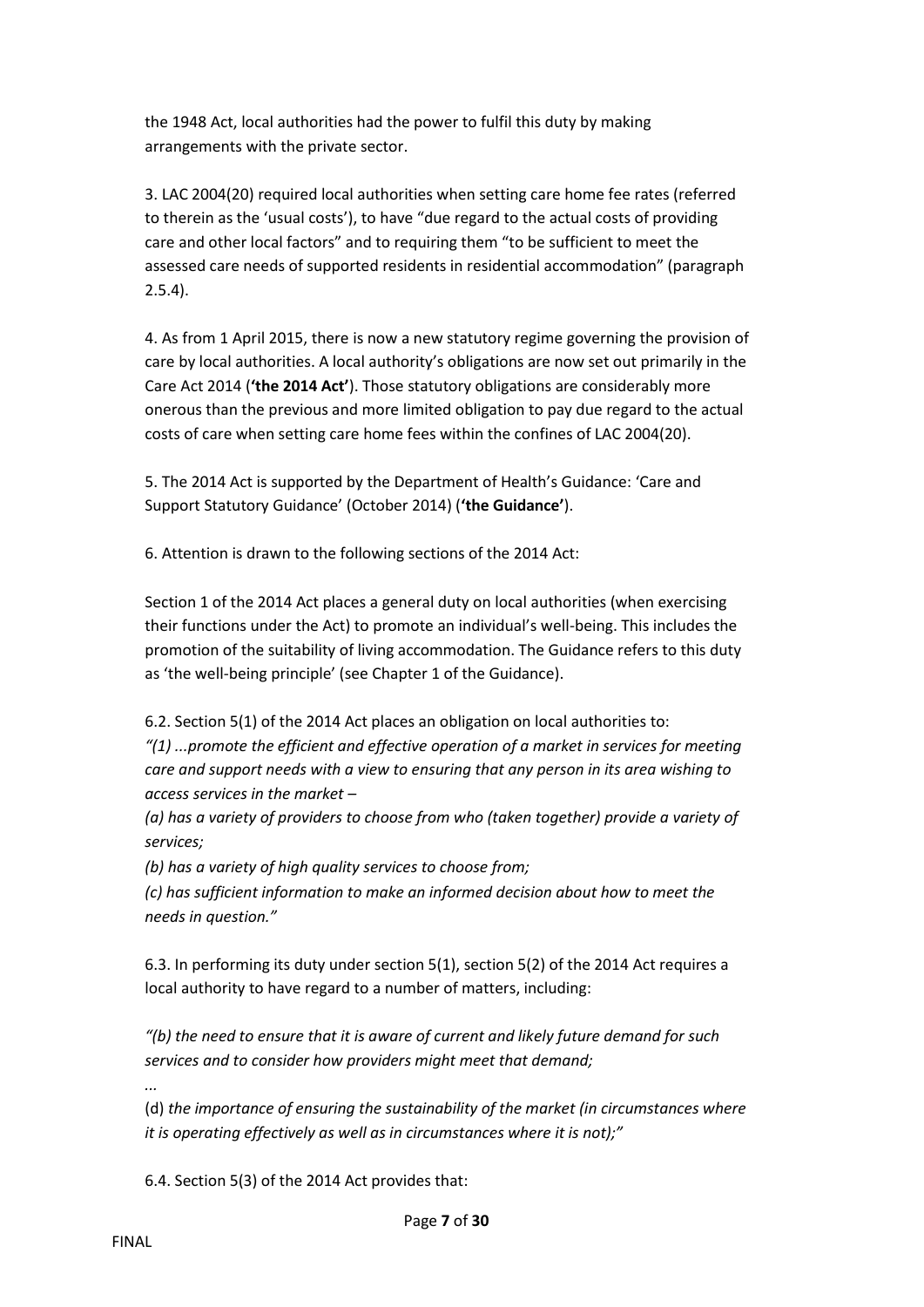*"(3) In having regard to the matters mentioned in subsection (2)(b), a local authority must also have regard to the need to ensure that sufficient services are available for meeting the needs for care and support of adults in its area and the needs for support of carers in its area."*

6.5. Section 18 of the 2014 Act places an obligation on local authorities to meet any eligible adult's needs for care and support. Section 8 of the 2014 Act sets out examples of how a local authority may meet those needs, which includes the arranging of the adult's accommodation, care and support within a care home.

7. Chapter 4 of the Guidance is entitled 'Market shaping and commissioning of adult care and support'. It provides local authorities with guidance on their duties arising under section 5 of the 2014 Act. Chapter 4 is stated to cover the following principles underpinning market-shaping and commissioning activity:

- *focusing on outcomes and wellbeing;* 

- *promoting quality services, including through workforce developments and remuneration and ensuring appropriately resourced care and support;*
- *supporting sustainability;*
- *ensuring choice;*
- *co-production with partners.*

8. Chapter 4 includes the provision of the following guidance:

*"High-quality, personalised care and support can only be achieved where there is a vibrant, responsive market of service providers. The role of the local authority is critical to achieving this, both through the actions it takes to directly commission services to meet needs, and the broader understanding and interactions it facilitates with the wider market, for the benefit of all local people and communities."* (paragraph 4.1)

*"Market shaping means the local authority collaborating closely with other relevant partners..."* (paragraph 4.6)

*"Local authorities must facilitate markets that offer a diverse range of high-quality and appropriate services. In doing so, they must have regard to ensuring the continuous improvement of those services and encouraging a workforce which effectively underpins the market. The quality of services provided and the workforce providing them can have a significant effect on the wellbeing of people receiving care and support, and that of carers, and it is important to establish agreed understandable and clear criteria for quality and to ensure they are met."* (paragraph 4.21)

*"People working in the care sector play a central role in providing high quality services. Local authorities must consider how to help foster, enhance and appropriately*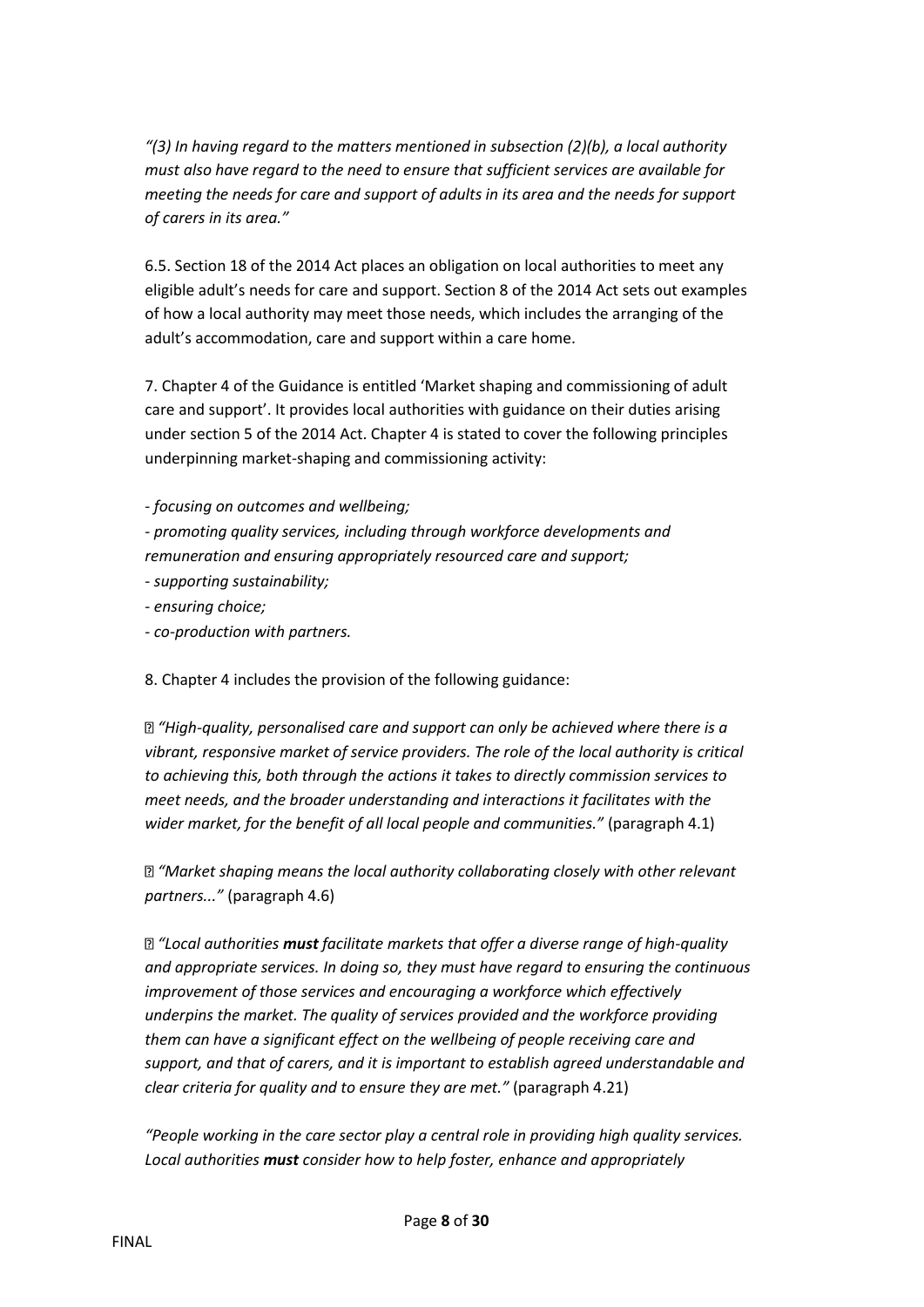*incentivise this vital workforce to underpin effective, high quality services."* (paragraph 4.28)

*"When commissioning services, local authorities should assure themselves and have evidence that service providers deliver services through staff remunerated so as to retain an effective workforce. Remuneration must be at least sufficient to comply with the national minimum wage legislation for hourly pay or equivalent salary."* (paragraph 4.30)

*"When commissioning services, local authorities should assure themselves and have evidence that contract terms, conditions and fee levels for care and support services are appropriate to provide the delivery of the agreed care packages with agreed quality of care. This should support and promote the wellbeing of people who receive care and support, and allow for the service provider ability to meet statutory obligations to pay at least the national minimum wage and provide effective training and development of staff. It should also allow retention of staff commensurate with delivering services to the agreed quality, and encourage innovation and improvement."* [Emphasis added] (paragraph 4.31)

*"Local authorities should understand the business environment of the providers offering services in their area and seek to work with providers facing challenges and understand their risks."* (paragraph 4.34)

*"Local authorities must not undertake any actions which may threaten the sustainability of the market as a whole, that is, the pool of providers able to deliver services of an appropriate quality – for example, by setting fee levels below an amount which is not sustainable for provider in the long-term."* (paragraph 4.35)

*"5. Where a local authority is responsible for meeting a person's care and support needs and their needs have been assessed as requiring a particular type of accommodation in order to ensure that they are met, the person must have the right to choose between different providers of that type of accommodation provided that:* 

- *the accommodation is suitable in relation to the person's assessed needs;*
- *to do so would not cost the local authority more than the amount specified in the adult's personal budget for accommodation of that type;*
- *the accommodation is available; and*
- *the provider of the accommodation is willing to enter into a contract with the local authority to provide the care at the rate identified in the person's personal budget on the local authority's terms and conditions.*

*6. This choice must not be limited to those settings or individual providers with which the local authority already contracts with or operates, or those that are within that local authority's geographical boundary. It must be a genuine choice across the*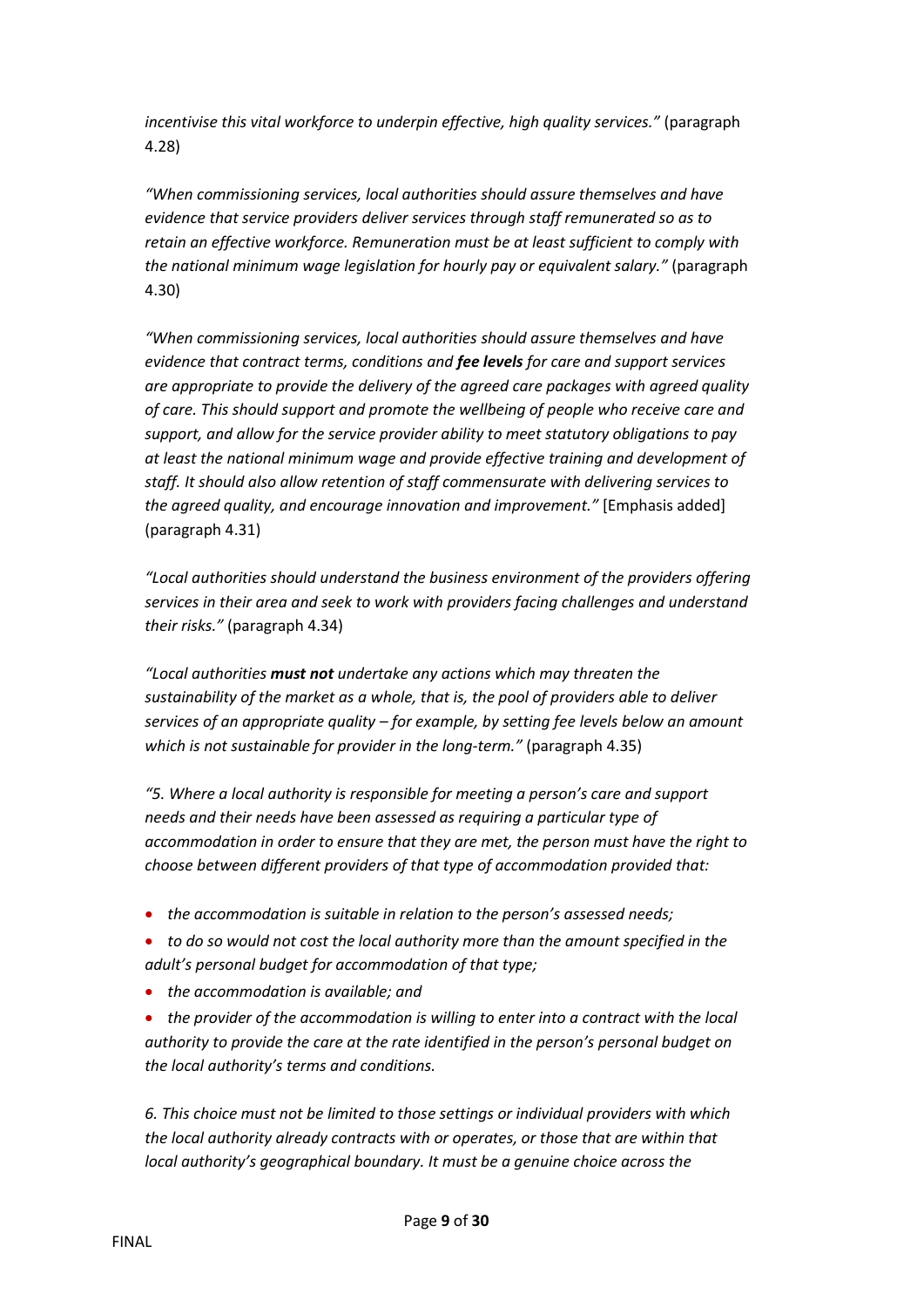*appropriate provision."* (Annex A: Choice of accommodation and additional payments, paragraphs 5 and 6)

*"The personal budget is defined as the cost to the local authority of meeting the person's needs which the local authority chooses or it required to meet. However, the local authority should take into consideration cases or circumstances where this 'cost to the local authority' may need to be adjusted to ensure that needs are met. For example, a person may have specific dietary requirements that can only be me in specific settings. In all cases the local authority must have regard to the actual cost of good quality care in deciding the personal budget to ensure that the amount is one that reflects local market conditions. This should also reflect other factors such as the person's circumstances and the availability of provision. In addition, the local authority should not set arbitrary amounts or ceilings for particular types of accommodation that do not reflect a fair cost of care. Guidance on market shaping and commissioning is set out in Chapter 4. Local authorities must also have regard to the guidance on personal budgets in Chapter 11, and in particular paragraph 11.23 on calculating the personal budget."* [Emphasis added] (Annex A: Choice of accommodation and additional payments, paragraph 11)

#### **Equality Act 2010:**

9. Further, local authorities are required to act in accordance with their obligations arising under the Equality Act 2010. Section 149(1) of the 2010 Act provides so far as is material:

*"(1) A public authority must, in the exercise of its functions, have due regard to the need to- eliminate discrimination….,* 

*b) advance equality of opportunity between persons who share a relevant protected characteristic and persons who do not share it;* 

c) *foster good relations between persons who share a relevant protected characteristic and persons who do not share it."* 

10. In R (South West Care Homes Ltd & Ors) v Devon CC [2012] EWHC 2967 (Admin), however, Judge Jarman QC accepted that a local authority's public sector equality duties arising under the 2010 Act applied to decisions on residential care home fees. In R (Members of the Committee of Care North East) v Northumberland County Council [2013] EWCA Civ 1740, the Court of Appeal accepted that there:

*"… should be a structured attempt to focus upon the details of equality issues", see paragraph 61 of Bracking v Secretary of State for Work and Pensions [2013] EWCA Civ 1345 is readily understandable if the decision taker is having to demonstrate compliance with the statutory duty to have due regard to various factors as part of the public sector equality duty imposed by section 149 of the Equality Act 2010."*  11. The Equality Act allows for a challenge to be brought by persons (real or legal) who have been treated less favourably because of their association with persons who are disabled (or have any particular disability).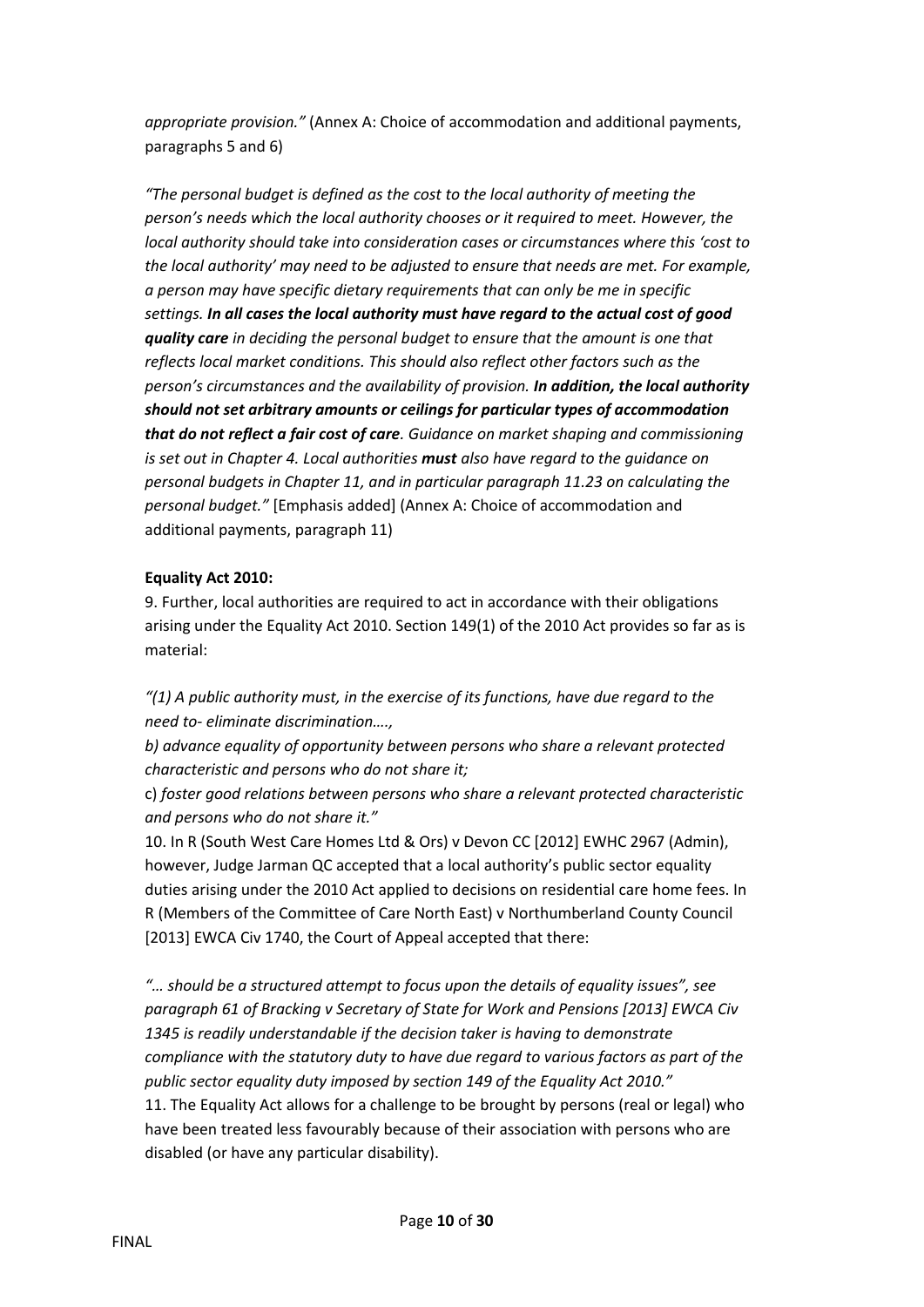#### **Consultation Obligations:**

12. In R v North East Devon Health Authority, ex parte Coughlan [2001] QB 213, paragraph 108, the Court stated:

"...whether or not consultation of interested parties and the public is a legal requirement, if it is embarked upon it must be carried out properly. To be proper, consultation must be undertaken at a time when proposals are still at a formative stage; it must include sufficient reasons for particular proposals to allow those consulted to give intelligent consideration and an intelligent response; adequate time must be given for this purpose; and the product of consultation must be conscientiously taken into account when the ultimate decision is taken."

13. The requirement to provide 'sufficient reasons' was considered by the Court of Appeal in R (Eisai) v National Institute for Health and Clinical Excellence [2008] EWCA Civ 438, a case concerning a decision of NICE not to authorise the use of a particular drug for cost-effectiveness reasons. The claimant in that case argued that NICE ought to have disclosed a fully-executable version of the model it had used to assess costeffectiveness, rather than the read-only version they had been given. In accepting that argument, the court made it clear that the test is what fairness requires (see paragraph 27 of the judgment). In his judgment Richards LJ relied on the judgment of Lord Diplock in Bushell v Secretary of State for the Environment [1981] AC 75, at page 96, who held that '[f]airness … also requires that the objectors should be given sufficient information about the reasons relied on by the department as justifying the draft scheme to enable them to challenge the accuracy of any facts and the validity of any arguments upon which the departmental reasons are based'. The Court held that, in the circumstances of the case before it, it was necessary for NICE to disclose a fully-executable version of the model.

Key factors included: (i) the importance of the issue at hand, and (ii) the importance of the model to the decision (see paragraphs 34-36). At paragraph 66, Richards LJ held that:

"…procedural fairness does require release of the fully executable version of the model. It is true that there is already a remarkable degree of disclosure and of transparency in the consultation process; but that cuts both ways, because it also serves to underline the nature and importance of the exercise being carried out. The refusal to release the fully executable version of the model stands out as the one exception to the principle of openness and transparency that NICE has acknowledged as appropriate in this context. It does place consultees (or at least a sub-set of them, since it is mainly the pharmaceutical companies which are likely to be affected by this in practice) at a significant disadvantage in challenging the reliability of the model. In that respect it limits their ability to make an intelligent response on something that is central to the appraisal process.""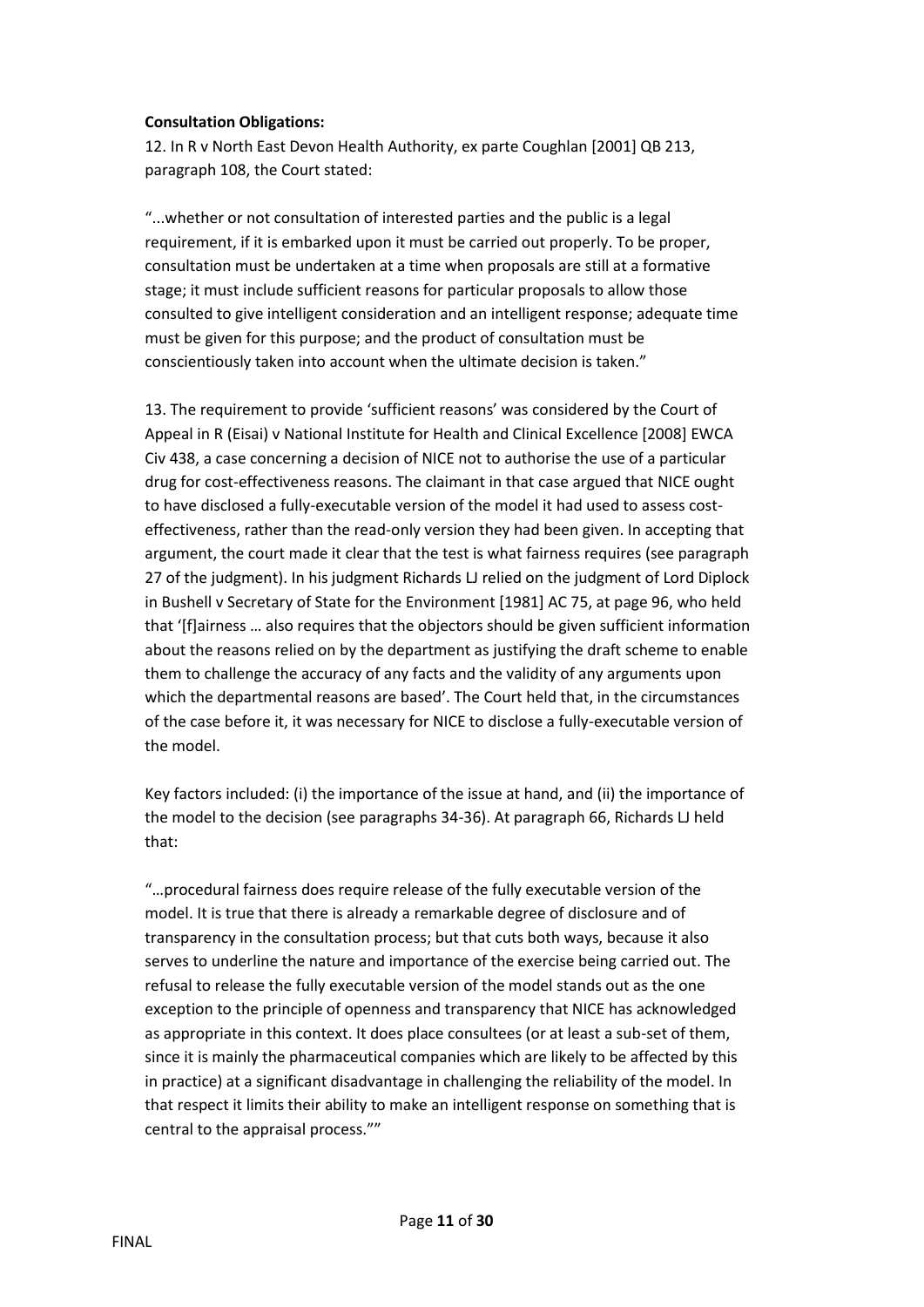David Collins Solicitors argue that the approach taken in the consultation process does not meet the legal criteria stated above because, in their view, we have not taken account properly of the requirement to consider the actual cost of care

"By applying a confused and irrational approach to the costs of care within East Cheshire, [the Council (through the agency of RedQuadrant)] has misdirected itself as to the costs of care within East Cheshire. The proposals contained within the Report are flawed and irrational. In doing so, as matters currently stand, the Council is not in a position whereby it can rationally make any decisions regarding its duties arising under section 5 of the Care Act. Accordingly, were the Council to adopt the proposals contained within the Report at the present time based upon the work undertaken to date by RedQuadrant and the approach taken within the Report, the Council will enter into public law error; thereby making any decision taken by the Council amenable to judicial review. "

"The Council must not proceed on the basis of the Report and the proposals contained within it"

We are not lawyers and thus not qualified to give legal advice. However our understanding of the requirements of the council in this area is that the Council is obliged to take account of the actual costs of care when setting fees, can do this in a number of ways but it cannot consider top-up fees in this process. The Care Act strengthens this duty by requiring the Council to ensuring that the level of fees set allows for a sustainable local market to exist. Furthermore the consultation process when setting fees should be fair and open

In this exercise we have considered occupancy levels, ease of placement by the Council and a calculation of reasonable costs using information on local costs of care to come to a view as to what fee levels should be. We have not undertaken a market wide cost of care exercise as this, in our view, is not required to comply with the legislation and has a number of defects as an approach; however we have shared outline calculations (and the assumptions and methodologies behind these calculations) with the provider market and have modified our approach when presented with reasonable evidence on local costs that differed from our original assumptions. We also propose that any provider who feels that the proposed fees are inadequate, are given the opportunity to present their actual costs of care on an open-book basis. This in our view complies with the requirements of the legislation

# <span id="page-11-0"></span>Cost of care in Cheshire East

As part of our review we have carried out a 'bottom up' costing exercise for both residential and nursing care. The purpose of this exercise is to consider the factors affecting the local costs of care within the local authority area. We have taken account of the most recent Laing Buisson  $(LB)^6$  costing models for care homes as outlined below as well as information on local costs. Where we have not used LB assumptions we have explained why.

Where possible we have attempted to identify local, reasonable costs of residential and nursing home care using an evidence based approach which is discussed in further detail below. As the

**<sup>.</sup>**  $^6$  LaingBuisson provide a set of data on care costs that is gathered from providers and produces cost models derived from this data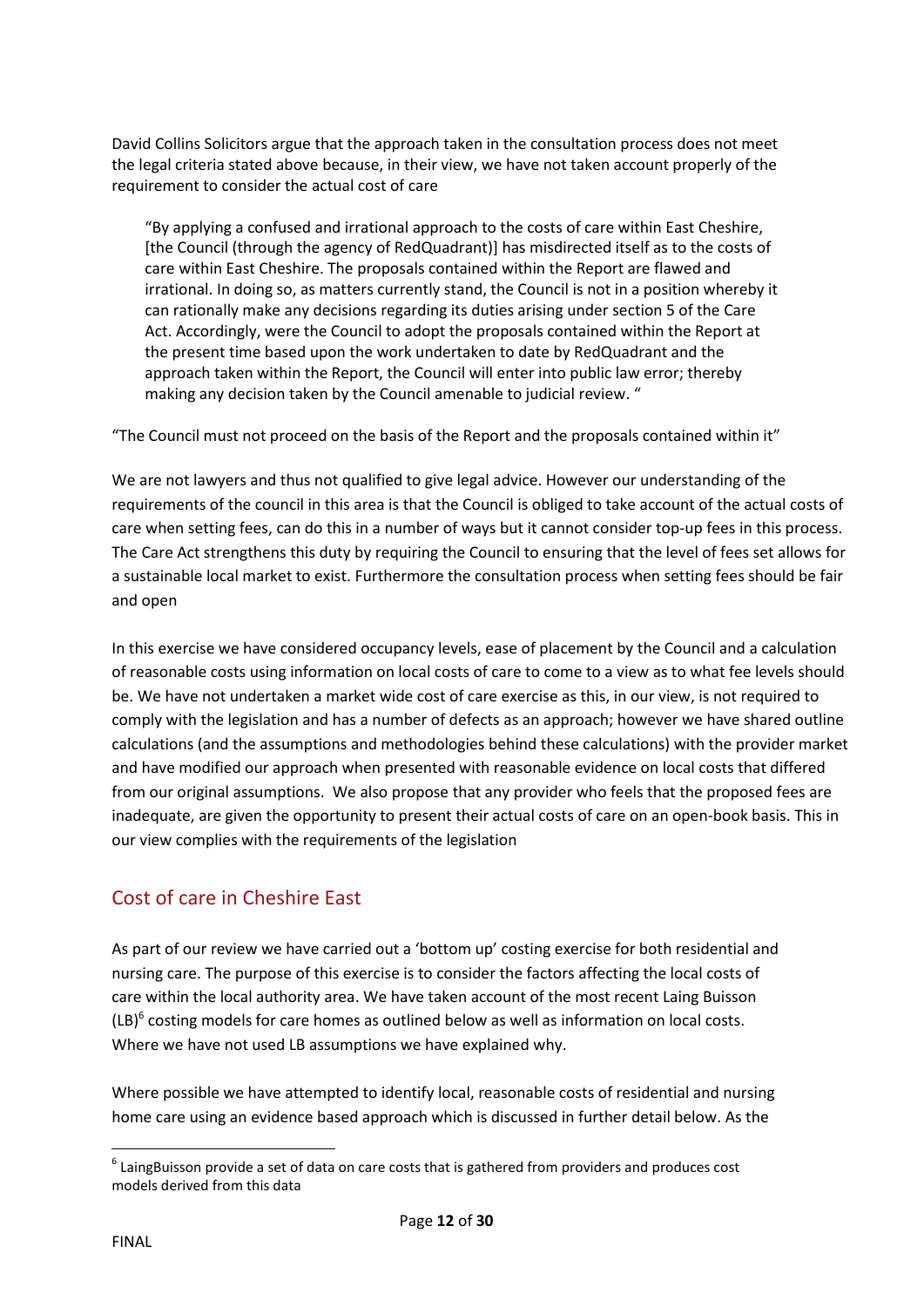purpose of this project is to make recommendations for standard fees across a range of care homes we have used average costs wherever appropriate. It is also important to emphasise that we are not stipulating that homes should comply with the occupancy levels, salary levels, cover arrangements or any other parameter set out below: these are decisions for individual home providers to take.

The assumptions which we have modelled are detailed below:

- Average Bed Base: The model works on the basis of average bed numbers across all Cheshire East care homes for older people. This was calculated to be 40 beds.
- Occupancy: Expected occupancy levels are assumed to be 96% for the purpose of the calculation. Although LB base their calculations on 90% occupancy they do state that nationally over 50% of care homes are running at over 95% occupancy, a target which we believe to be achievable. Indeed overall occupancy levels were 95% in a snapshot exercise across the Council in June 2015. Some providers argued that a 95% occupancy rate should be used as this does reflect actual local conditions: however, as clearly significant numbers of local providers re operating at higher levels of occupancy than this we feel it is not unreasonable to use the higher %
- Staffing Levels: Whilst the Care Quality Commission (CQC) regulates the care home industry they do not provide any prescriptive formulas regarding minimum safe staffing levels, nor does the Council prescribe staffing levels within homes. Additionally the regulatory body for the nursing profession, the Royal College of Nursing (RCN) does not offer their own guidance other than reference to the Irish 'Regulation and Quality Improvement Authority' (RQIA) for nursing care levels. Ultimately of course care home proprietors are responsible for ensuring a safe level of staffing in their homes and the Council is responsible for ensuring levels of funding to ensure a safe level of staffing. However different providers approach staffing in very different ways so it is not possible to define a standard safe staffing level across all services. Our approach is thus to use the RQIA model as a basis but modified in the light of feedback.

Two providers (including David Collins Solicitors) criticised our use of the RQIA staffing model on the basis that these were Irish and thus not applicable locally. There clearly will be a wide range of staffing structures and rotas used locally and we have reflected these by modifying our model for all four types of care in the light of consultation on actual costs as follows:

- inclusion of 10 minute handover time for each shift
- modification of shift patterns from 6 to 7 hours for Early, 6 to 7 hours for Late and 12 to 10 hours for Night

Two providers argued that Activity Co-ordinators should be included as a cost for each home, but, although there is a contractual requirement to ensure that an adequate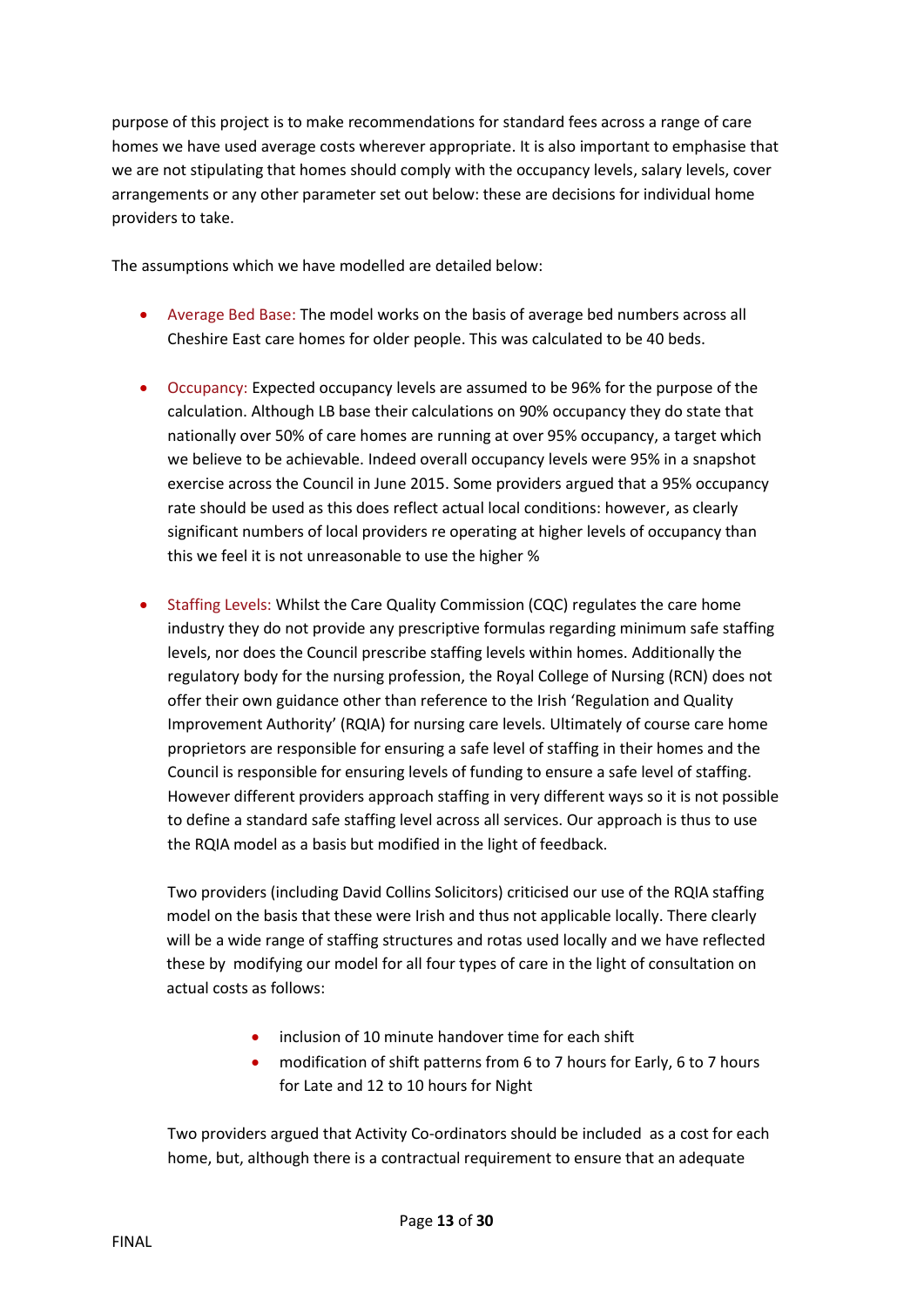range of activities is provided, there is no contractual requirement to employ an Activity Co-ordinator and, presumably, not all homes do so

Residential Staffing Levels: The RQIA guidance states that any residential home with between 31-40 residents should have one person in charge with three to four care on duty during the day and two members of staff on duty at night with an additional member on call. We have assumed 10 minutes handover per worker at the end of each shift. The night guidance is however based on a high dependency unit, with no definitive guide for medium to low evening dependency. Taking this into account the model for nights has been reduced to allow for between two and three staff on duty and one on call. The staff to patient ratio used for this model is as follows:

| Early | 1 Care Worker for 10 Clients (7 hours)        |
|-------|-----------------------------------------------|
| Late  | 1 Care Worker for 10 Clients (7 hours)        |
|       | Night 1 Care Worker for 17 Clients (10 hours) |

This equates to 15.45 hours care per person per week, based on 96% occupancy. We have assumed that no registered Nurses work in Residential homes.

One provider observed that the LB model assumes 21.5 hours care per person per week in the north-west, somewhat more than we have calculated here.

 Residential Staffing Levels with Mental Health Needs: The baseline assumptions from above have been applied though staff to patient ratios have been amended to reflect the increased level of support required. We have assumed 10 minutes handover per worker at the end of each shift. We have assumed that between two and three additional care staff would be required to support the daily care of the residents in the home. At night a high dependency staffing level of three to four care staff has been applied with one on call staff member for during the night.

The staff to patient ratios used for this model are as follows:

Early 1 Care Worker for 6 Clients Late 1 Care Worker for 6 Clients

Night 1 Care Worker for 12 Clients

This equates to 24.6 hours care per person per week, based on 96% occupancy. This is slightly higher than the figure of 24.5 modelled by LB in the north-west

 Nursing Staffing Levels: The RQIA also makes reference to the Rhys Hearne dependency models, which use the care requirement of the patient to determine the level of staffing required over a 24 hour period. A summary of the care levels is detailed below:

| <b>Care Group</b> | <b>Care Type</b> | <b>Estimated Direct Care</b> |
|-------------------|------------------|------------------------------|
|                   |                  | <b>Require Per Day</b>       |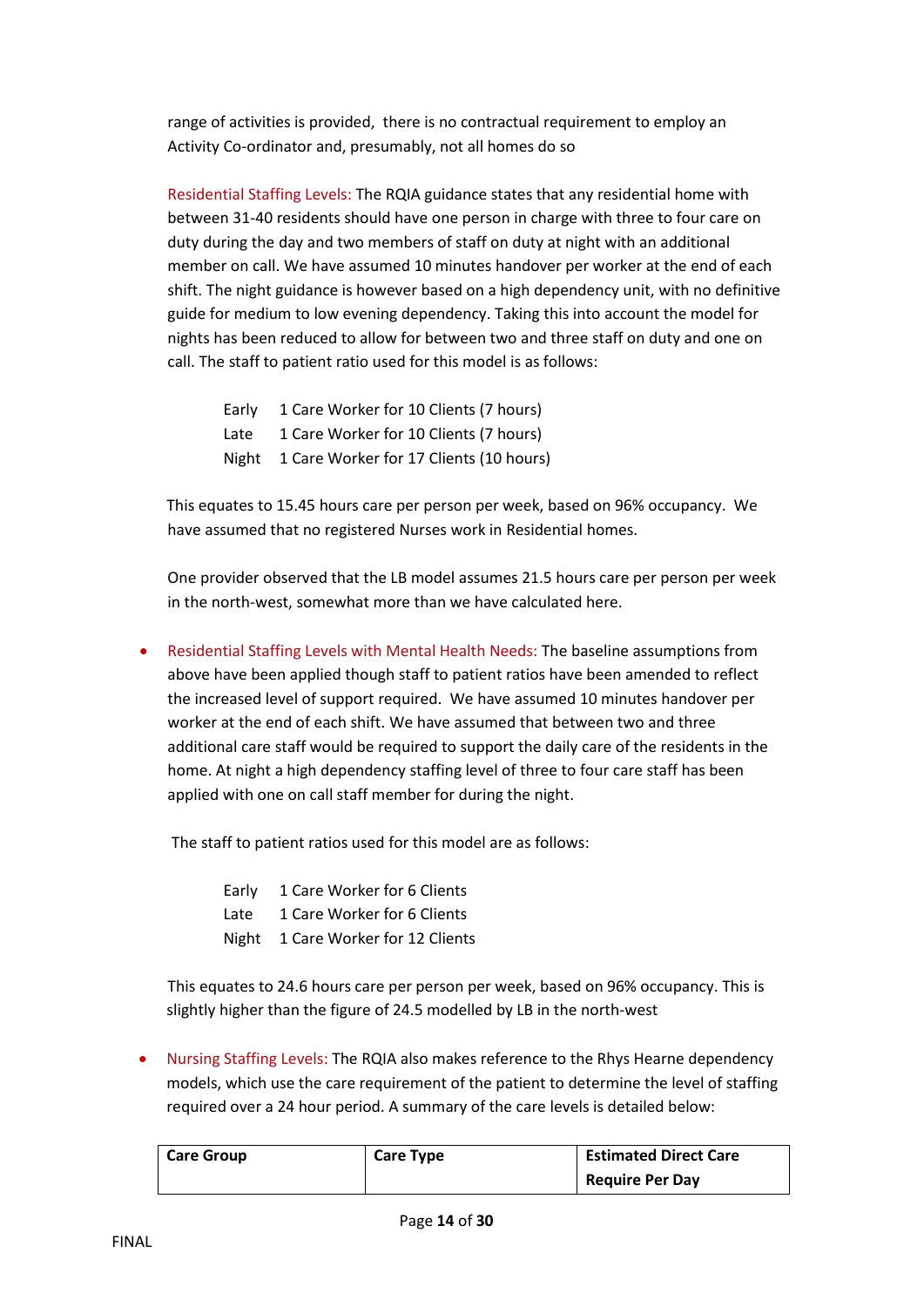| Self-Care                   |  |
|-----------------------------|--|
| Average Care                |  |
| Above Average Care          |  |
| <b>Maximum Nursing Care</b> |  |

Taking into account the above model the following assumptions have been made in relation to the level of care required for each level:

> Care Group A 0% Care Group B 0% Care Group C 50% Care Group D 50%

These %s have been modified in the light of feedback from providers that our previous figures did not adequately reflect the reality of the level of need of people being referred by the Council

Based on this the following staff to patient ratios were determined:

| Early | 1 Nurse and/or Care Worker for 6 Clients        |
|-------|-------------------------------------------------|
| Late  | 1 Nurse and/or Care Worker for 6 Clients        |
|       | Night 1 Nurse and/or Care Worker for 12 Clients |

This equates to 25.17 hours care per person per week, based on 96% occupancy and 10 minutes handover per person at the end of each shift.

We have assumed that the ratio of registered nurses to care workers follows a 26:74 split, consistent with the LB model.

- Nursing Staffing Levels with Mental Health Needs: In order to assess the staffing model for those nursing homes with mental health needs the Rhys Hearne dependency model was again used. In this case we assumed that patients were split 80% to care group D and 20% to care group C. These %s have been modified in the light of feedback from providers that our previous figures did not adequately reflect the reality of the level of need of people being referred by the Council. This results in the below patient ratios:
	- Early 1 Nurse and/or Care Worker for 5 Clients
	- Late 1 Nurse and/or Care Worker for 6 Clients
	- Night 1 Nurse and/or Care Worker for 9 Clients

The above model equates to 27.02 nursing hours per patient per week, based on 96% occupancy and 10 minutes handover per person at the end of each shift.

.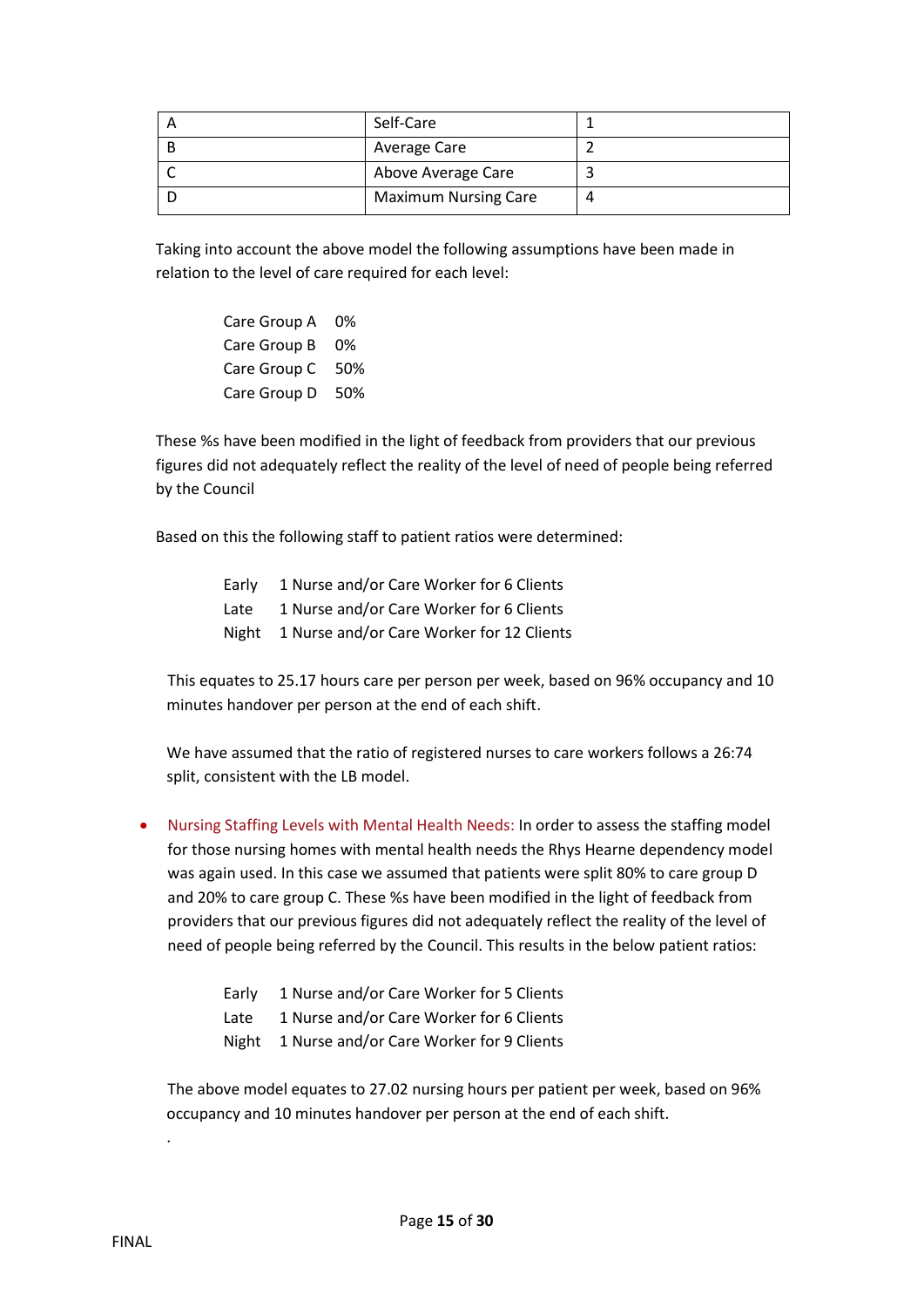The same registered nurse split and pay scale assumptions have been applied as those within purely nursing homes.

- Management: Every care home regardless of status or occupancy has been assumed to have one Manager. No allowance has been made for any backfill cover due to annual leave, sickness, etc. Two providers argued for the need for a deputy manager and/or management cover for absences In the light of this and other provider feedback we have assumed one senior care worker on each shift where a manager or nurse is not available; as was pointed out this is consistent with the RQIA guidance.
- Other Staff Groups: The calculations for the roles of admin, domestics and catering staff were computed in line with the RQIA guidance. Only domestics and catering staff had an element of 'timeout cover' provided for within the calculations.
- Pay Rate Assumptions (2015/16): All salaries (except for nursing staff see below) were calculated using the average figures for that staff group contained within the report National Minimum Dataset for Social Care (NMD-SC) within the Cheshire East and North West area. The quoted rates for care staff, catering and domestics are a little above the current minimum wage for people over 21 of £6.50 per hour and we have adjusted these to take account of the increase in minimum wage in October 2015. The website payscale.com was also referred to in order to ensure that rates of pay were consistent. The rates used are as follows:

| <b>Staff Group</b>              | <b>Care Home Rate</b> |
|---------------------------------|-----------------------|
| Qualified Nursing (per hour)    | £14.00                |
| Care Staff (per hour)           | £6.65                 |
| Senior Care Staff (per hour)    | £7.65                 |
| Catering (per hour)             | £6.65                 |
| Domestics (per hour)            | £6.60                 |
| Admin (per hour)                | £7.35                 |
| Residential Manager (per annum) | £26,280               |
| Nursing Manager (per annum)     | £30,034               |

One provider quoted LB composite rates for the North West in 2014/15 as being £12.61 for nursing, £6.90 for care staff, £7.39 for catering and £6.70 for domestic staff. However, NMD-SC figures are derived from local survey data and thus seem reasonable to use and more relevant to local costs. Similarly one provider quoted a rate of £9 per hour for catering costs, considerably in excess of the rate from NMD-SC data. As no other provider made this point we consider it reasonable to use the NMD-SC rates for catering staff

The main challenge in this area during the consultation was in in relation to pay for nursing staff where we used £11.92, a figure taken from NMD-SC. A number of responding providers reported that this rate was too low and that the market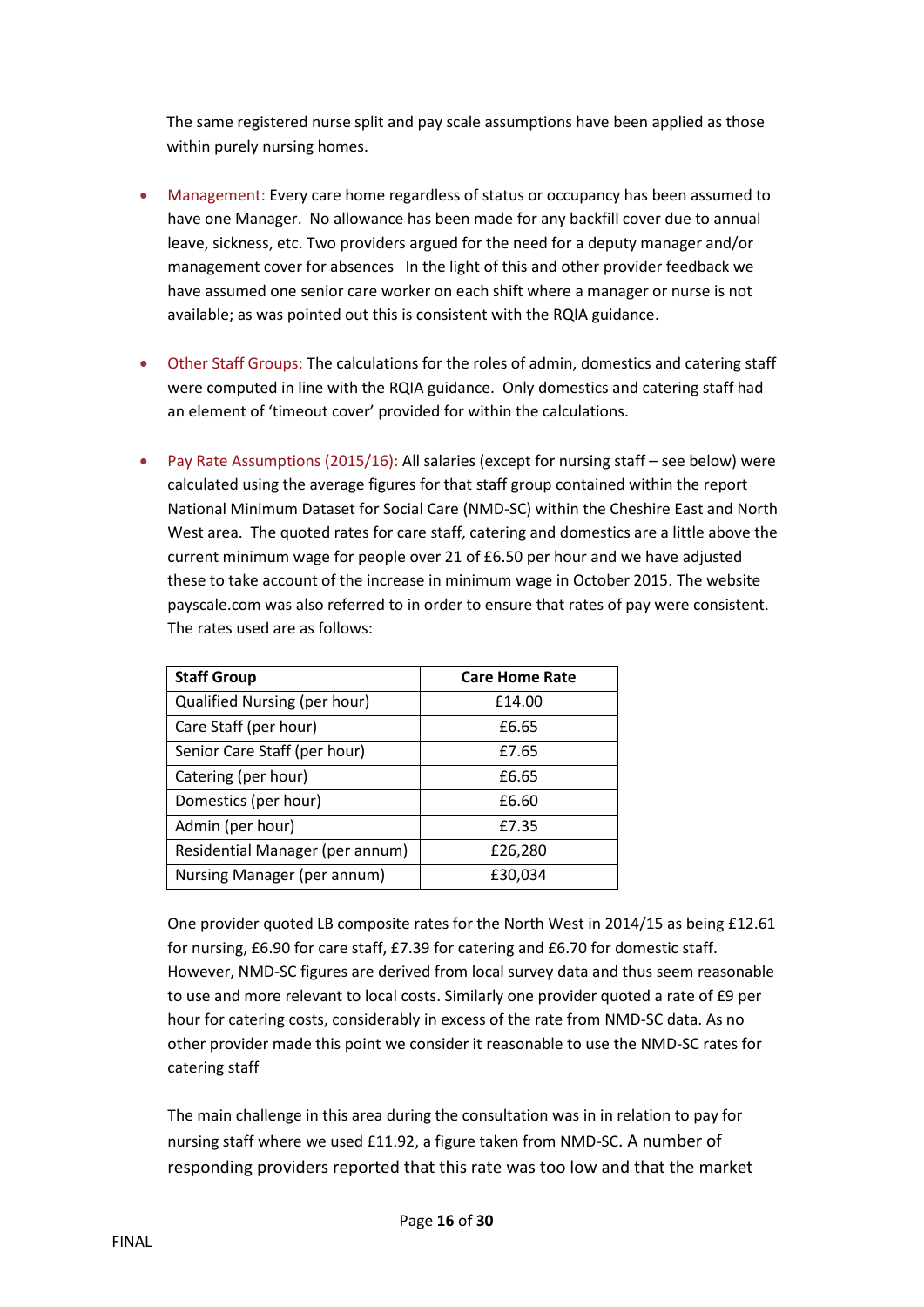rate was somewhat higher – with figures of £12.61 (see above) - £14.00 being quoted. We have used £13.30 as this is the mid-point of the range of figures quoted.

 Other Staffing Assumptions: The National Insurance (NI) rate has been applied at 7% across the board as there will be variations of full and part time staff which will impact on differing levels of NI payable. A pension contribution of 1% has been applied to account for the current minimum employer contribution. We have not applied a higher pension % for managers as some providers have argued for as there is no evidence from NMD-SC or payscale.com that this is routinely offered. For nursing/care staff a 20% pay enhancement has been built in for Sunday enhancements, and a 25% pay allowance has been used to account for any on call arrangements. The on call applies to night cover, whereby one staff member may be required to be on call at home, should the need arise to provide additional cover. As it is assumed unlikely that staff will need to be called out frequently, a cost equivalent to 25% of a night shift payment has been applied to the fees.

As agency staff may be required in exceptional circumstances an agency premium has been applied to nursing. This represents 2.5% of qualified staff and 1.5% of care workers, and is applied as a 100% cost increase.

A 'timeout' allowance has been applied to all of the staffing levels, other than Management posts and admin. This comprises of 28 days annual leave, 5 days sickness and 3 training days, with annual leave in line with statutory requirements.

- Other Non-Pay Costs: The non-pay costs have been calculated on the basis of the LB care calculation model 2014 plus one year of CPI and include the following categories
	- Food;
	- **Utilities:**
	- **Handyman and Gardening;**
	- Insurance;
	- Medical Supplies;
	- Domestics & Cleaning Supplies;
	- Trade & Clinical Waste;
	- **Registration Fees;**
	- Recruitment;
	- **Direct Training Expenses;**
	- **Other Non-Staff Current Expenses.**

We initially used 95% of the LB figures on the basis that their data reflects national averages and it would be reasonable to expect some of these costs to be a little cheaper in Cheshire East than in, say, the south-east or London. We modified this to 100% in the light of feedback from providers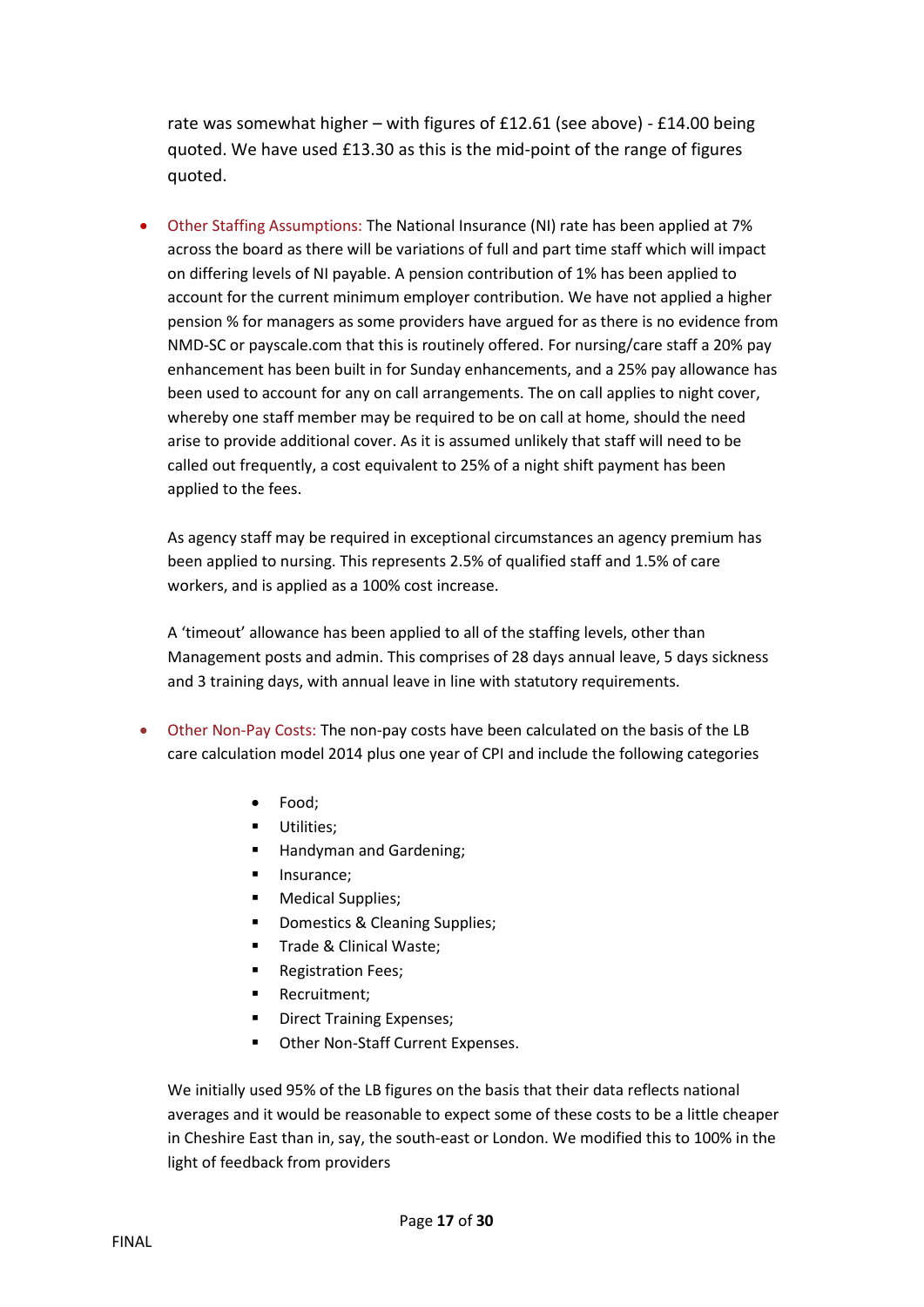We have not included a figure for corporate overheads, despite this being a parameter included in the LB cost model. Indeed as LB state

"Previous reports on the model published in 2002, 2004 and 2008 had argued that those costs which relate to the administration of a care home group, and which would not be incurred by a standalone care home operator, should be ignored for the purposes of estimating what fee rates councils should pay, since such overheads are best regarded as portfolio management costs which corporate investors are prepared to absorb within their gross rate of return"<sup>7</sup>

This argument seems strong to us particularly as many homes are run by small scale operators. We have however included £5000 per home to cover audit and other requirements of running a business. This was argued as inadequate by one provider – however, the reality is that real costs in this area will vary considerably depending on the type of provider.

- Maintenance/Services: These are split to maintenance capital expenditure, repairs and maintenance and contract maintenance of equipment. For this we have applied the fair price toolkit values from LB adding one year of CPI inflation. The argument has been made that we should use a higher value for maintenance based on our assumptions about the age of properties – however the LB values are derived from survey returns which (presumably) reflect maintenance costs over homes of a range of ages
- Capital/operator profit: The LB model has again been used as a basis for this calculation. Using the required occupancy rate alongside floor space benchmarks, turnkey build costs and land allowances (assuming 0.75 acres required to build a care home), the capital figure has been determined, applying inflation where necessary. We have based land values on current local land prices and the figure of £601k per acre derived from this is consistent with the LB model which states £605k per acre for the North West. Though the LB model assumes a return on capital investment of 7%, we have reduced this to 5% reflecting the current very low rate of inflation. The LB Cost of Care Model assumes a maximum 70% capital cost adjustment factor which is applied only to those homes failing to meet up to new building standards. This adjustment is applied only to the building costs element. As many of the residential homes are older properties, we have, following discussions with commissioners, assumed that 50% do not comply with the 2002 National Minimum Standards and thus have applied a capital adjustment of 35%. Nursing homes however offer a more modern selection of properties: we have assumed that 25% of nursing homes do not comply and thus have applied 17.5% reduction factor.

One provider argued that "the building cost allowed for in the cost of capital calculation should increase by more than CPI - the BCIS's Building Cost Indices indicate a rise of

**.** 

<sup>7</sup> *Fair Price for Care for: a toolkit for care homes for older people and people with dementia* LaingBuisson 2014 p40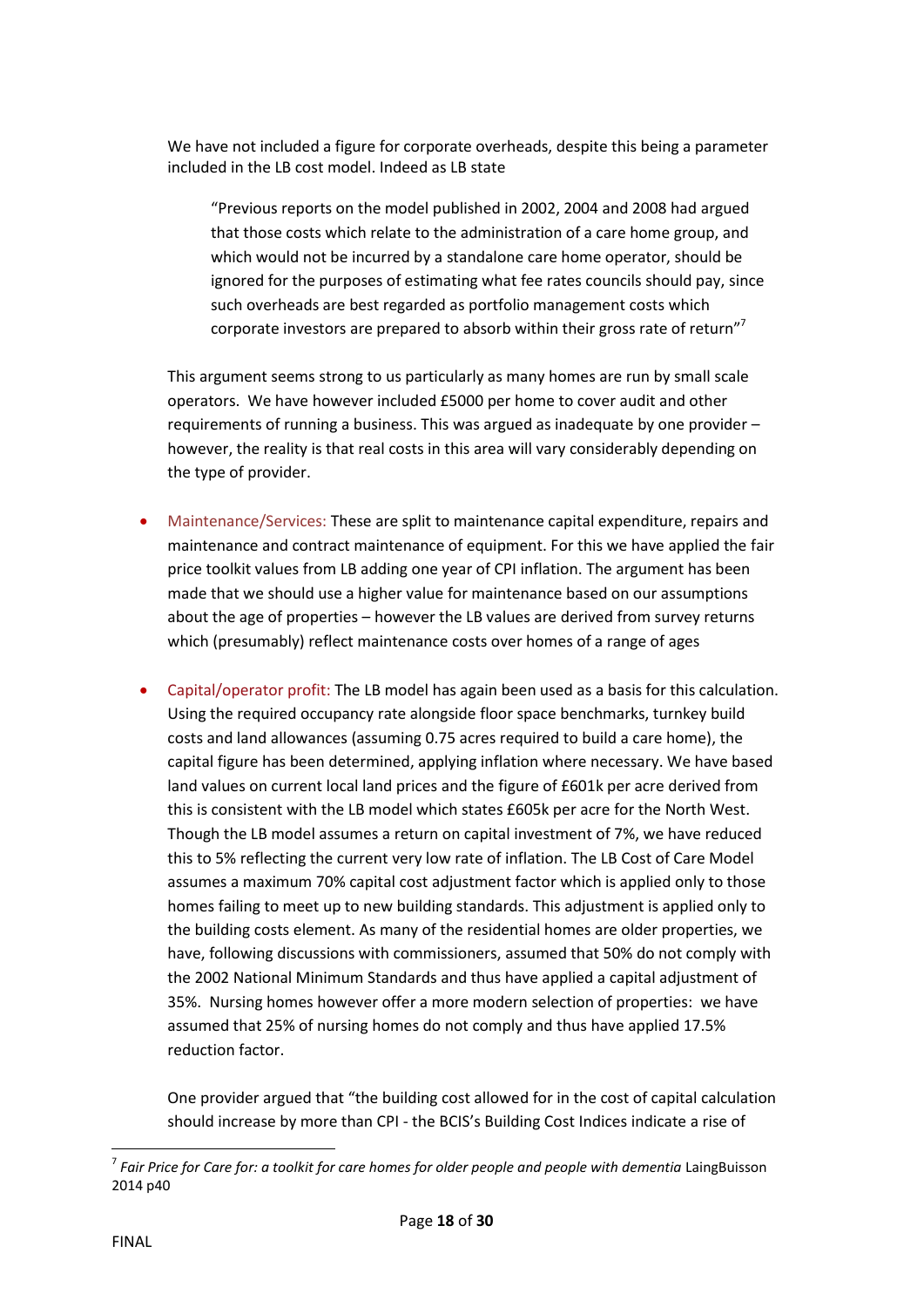9.8% for the period from December 2014 to March 2016." However we would argue that this level of precision would require unpicking the whole model used and, in effect, setting individual prices based on the individual cost of capital in each home and, in particular its current age and physical condition. This would make calculation an average impossible

We have not included a separate calculation for operator profit which clearly providers expect to achieve. The LB model assumes a further 5% on top of cost of capital of 7%: whilst providers expect to make a profit we think it is reasonable to argue that this should not be included in a cost of care calculation, as it is not a direct cost of care (although the case law is clear that cost of capital is a legitimate cost of care). However if providers are unable to make profits then this could threaten the sustainability of the local market, and thus leave the Council in breach of its' duties in relation to the Care Act (see below for suggested approach in this area)

Other information on cost of care: a number of providers supplied information on their cost of care calculations. We have summarised these below:

- Craegmoor: requested 2% uplift for 2015/16
- Care Tech: wanted "inflationary uplift" for 2015/16
- MHC: requested 2.9% increase for 2015/16
- Huntercombe: requested 2.5% increase for 2015/16
- Delam: requested 2% uplift for 2015/16
- Care UK: requested 2.4% uplift for 2015/16
- BUPA: requested 3.46% uplift for 2015/16 to cover "part of the funding gap"

|                               | <b>Proposed</b><br>rates 15/16<br>inc FNC | <b>Care UK</b> | <b>BUPA</b> | <b>HC-One</b> | <b>CLS</b> |
|-------------------------------|-------------------------------------------|----------------|-------------|---------------|------------|
| <b>Residential Care</b>       | £415                                      |                | £684        | £509          | £462       |
| <b>Residential Care (EMI)</b> | £491                                      | £626           |             | £537          | £565       |
| <b>Nursing Care</b>           | £562                                      |                | £781        | £607          |            |
| <b>Nursing Care (EMI)</b>     | £584                                      | £747           |             | £640          |            |

The table below gives cost of care calculations supplied by providers

There are a number of features of this table

- There is widespread variation in cost between providers indicating that any consideration of the actual cost of care needs to make a judgement on what is a reasonable cost and what is not;
- Notwithstanding this all quoted figures by providers are considerably in excess both of current rates and proposed rates;
- Part of the difference will be due to different assumptions on utilisation with, for example, BUPA modelling costs on 90% occupancy;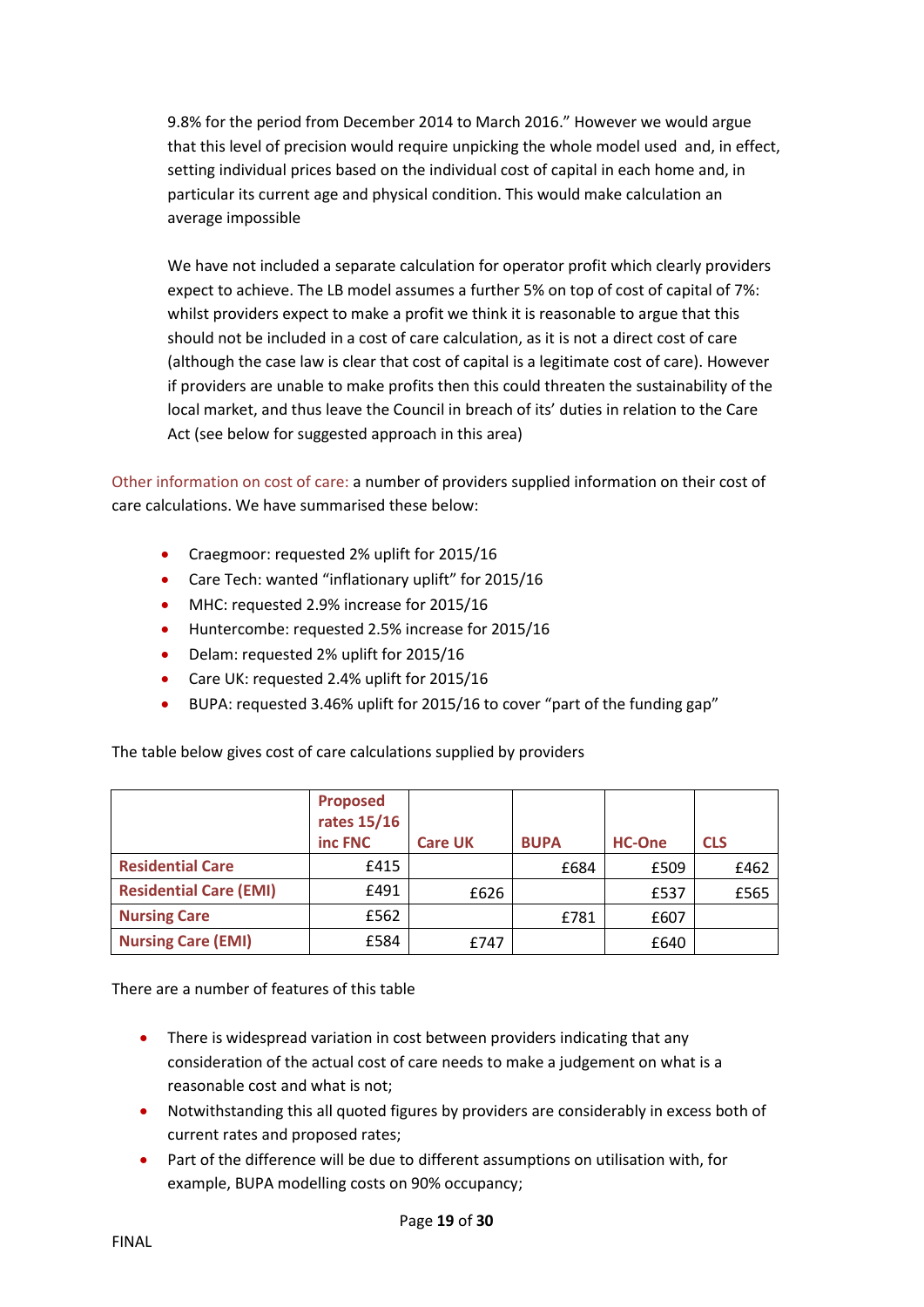- A further substantial part of the difference will be assumptions on depreciation, central office and profit costs with, for example, CareUK assuming 20-25% of costs in these categories compared to 12-14% in our model
- This is not the whole story however as some providers (eg CareUK) are clearly providing staffing at levels well above what we have modelled as reasonable

Conclusion: Our calculation indicates that the fees currently paid by Cheshire East for 2015/16 are somewhat less than our estimated cost of running a care home based on the above set of assumptions, with an average difference of -4.4% across the four categories

|                               | <b>Bottom up costs</b><br>net of FNC | Current<br><b>Cheshire East</b><br>fees | % difference |
|-------------------------------|--------------------------------------|-----------------------------------------|--------------|
| <b>Residential Care</b>       | £415.94                              | £376.73                                 | $-9.4%$      |
| <b>Residential Care (EMI)</b> | £490.90                              | £467.10                                 | $-4.8%$      |
| <b>Nursing Care</b>           | £446.50                              | £433.07                                 | $-3.0%$      |
| <b>Nursing Care (EMI)</b>     | £462.32                              | £467.10                                 | 1.0%         |

2016/17 costs: From April 2016 the national living wage (NLW) of £7.20 must be paid by care homes for staff over the age of 25. For 2016/17 we have therefore remodelled our calculations, assuming that all staff are paid NLW as a minimum. We modified our approach following consultation with providers: previously we had modelled costs based on only 75% of staff being over 25 and thus entitled to NLW but this was felt to be invidious, impossible to implement in practice and inconsistent with the Council's own approach to employees. We also increased salaries for all other staff by 3% to partially maintain differentials, a rate proposed by one provider,

Inflation, based on the OBR's estimate of CPI (1.8%) has also been applied to other costs. In the consultation version we had applied a 0.75% efficiency factor but we have removed this following feedback from providers: although we do not think assuming an efficiency factor is inherently unreasonable given that all parts of the public sector have to find such savings one provider did make the point that insurance premiums were likely to go up by more than inflation as these were often linked to salaries; the same provider also pointed out that CQC registration costs had also gone up buy more than inflation in recent years. Another provider argued that food inflation was likely to be greater in future years. Taking all of this into account we consider an uplift linked to CPI to be reasonable

The breakdown of the resulting costs is as follows:

| Bottom up costs | Current              | % difference |
|-----------------|----------------------|--------------|
| net of FNC      | <b>Cheshire East</b> |              |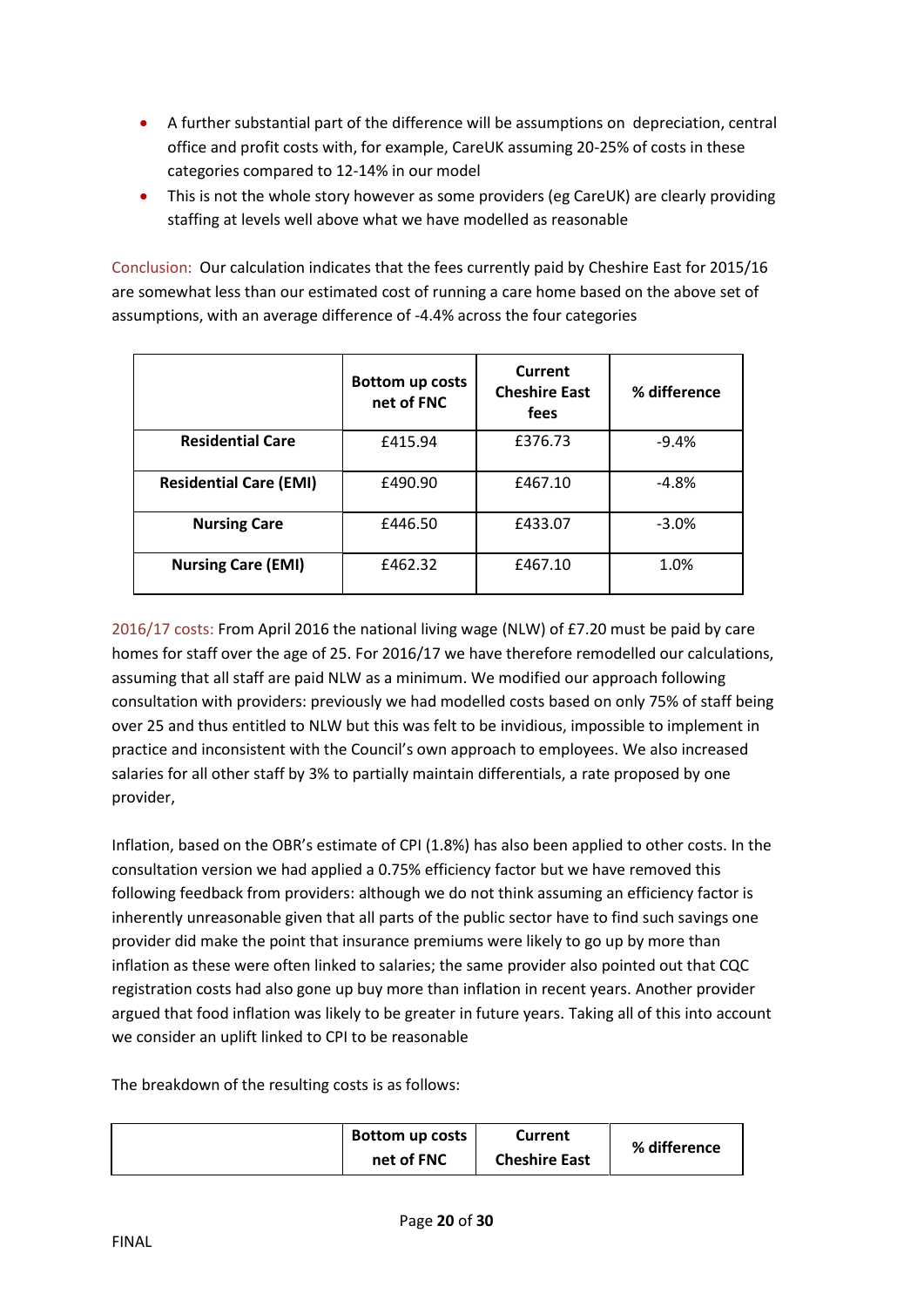|                               |         | fees    |          |
|-------------------------------|---------|---------|----------|
|                               |         |         |          |
| <b>Residential Care</b>       | £432.22 | £376.73 | $-12.8%$ |
| <b>Residential Care (EMI)</b> | £513.37 | £467.10 | $-9.0%$  |
| <b>Nursing Care</b>           | £465.68 | £433.07 | $-7.0\%$ |
| <b>Nursing Care (EMI)</b>     | £482.81 | £467.10 | $-3.3%$  |

2017/18 costs: For 2017/18 we have assumed a NLW rate of £7.65 per hour. This is a little less than the figure we used in the consultation version: it is slightly unclear how the 2017/18 NLW will be set but it appears that the ambition is £9.00 per hour by 2020 and we have assumed £0.45 increments a year towards this target. We have also applied CPI at 1.7% (OBR estimate), increased other salaries by 3% and taken into account mandatory pension increases of 1% from October 2017. The breakdown of the resulting costs is as follows:

|                               | <b>Bottom up</b><br>costs net of FNC | <b>Current Cheshire</b><br>East fees | % difference |
|-------------------------------|--------------------------------------|--------------------------------------|--------------|
| <b>Residential Care</b>       | £448.54                              | £376.73                              | $-16.0%$     |
| <b>Residential Care (EMI)</b> | £534.77                              | £467.10                              | $-12.7%$     |
| <b>Nursing Care</b>           | £481.69                              | £433.07                              | $-10.1%$     |
| <b>Nursing Care (EMI)</b>     | £519.83                              | £467.10                              | $-10.1%$     |

There is clearly a significant difference between these calculated costs of care and current fees which will need a response from the Council

Care Home Additional Hourly Rates**:** At times some clients will require additional one-to-one care over and above the base fee levels. For this reason we recommend that a standard hourly rate be applied where care is required above the base rate. The proposed fees have been calculated using a bottom-up approach with the same pay rate assumptions detailed in the earlier section (i.e. hourly rate plus NI, pension, timeout allowance). From 2016/17 we have assumed that care staff will move onto the living wage. We have made the same assumptions as earlier with the workforce rate of pay split due to age. In addition an allowance has been made for the following non pay areas (some based on the LB model):

- Registration Checks
- Recruitment
- Direct Training Expenses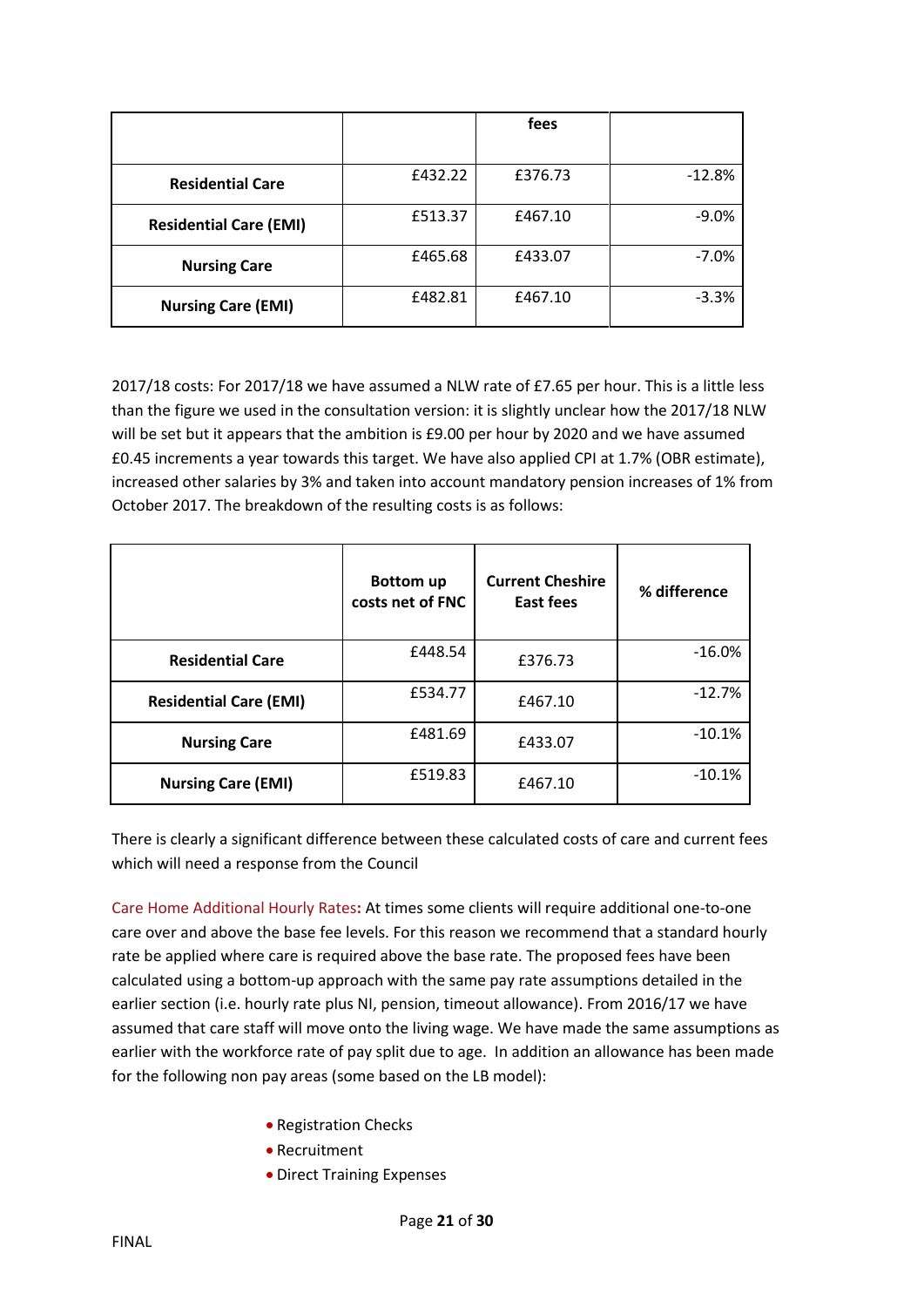#### Other Management Costs

• Margin @ 5%

The calculated hourly rates are as follows:

|                  | 2015/16 | 2016/17 | 2017/18 |
|------------------|---------|---------|---------|
| Care Worker      | £10.08  | £10.87  | £11.51  |
| Registered nurse | £20.50  | £21.10  | £21.71  |

No comments were received from providers on the methodology for calculating these rates. We have modified these rates from those on which we consulted to take account of the change in approach to NLW and the increase in the nursing hourly rate

## <span id="page-21-0"></span>Sustainability of local market

Cheshire East has approximately 100 care homes with approximately 4030 registered care beds for older people. The Council commissions about one-third of the available beds in the area, and CCGs, self-funders or other councils commission the balance. We understand that the following facts are true;

- Occupancy levels within local care homes are high, with the snapshot figure of 95% well in excess of the national averages quoted by LB (typically 87-90% occupancy levels are quoted in national surveys);
- There is considerable interest in developing new care homes in Cheshire East to the point where over-saturation of the market has become a policy concern of the Council;
- The Council rarely has difficulty in making placements

Thus there is no evidence of market failure or lack of a sustainable local market despite the widespread provider view that rates paid by the Council are too low. This could of course change rapidly, particularly if the Council succeeds in its ambition of reducing the number of placements it makes in the medium term but there is simply no evidence that the current market is anything other than effective and sustainable

## <span id="page-21-1"></span>Workshops with Residential and Nursing Care Home Providers

#### <span id="page-21-2"></span>Residential and nursing care home provider feedback from the workshops

We held two workshops with residential and nursing home care providers. They were attended by 17 representatives from 10 provider organisations. These were: MHA, CLS, Tunnicliffe House, Highfield House, BUPA, Porthaven Care Homes, HC-One, The Laurels, Four Seasons Health Care, and Care UK (see Appendix 1 for detailed feedback).

Workshop One was attended by MHA, CLS Care Services, Tunnicliffe House, Highfield House and BUPA. The key issues raised by members of the workshop were: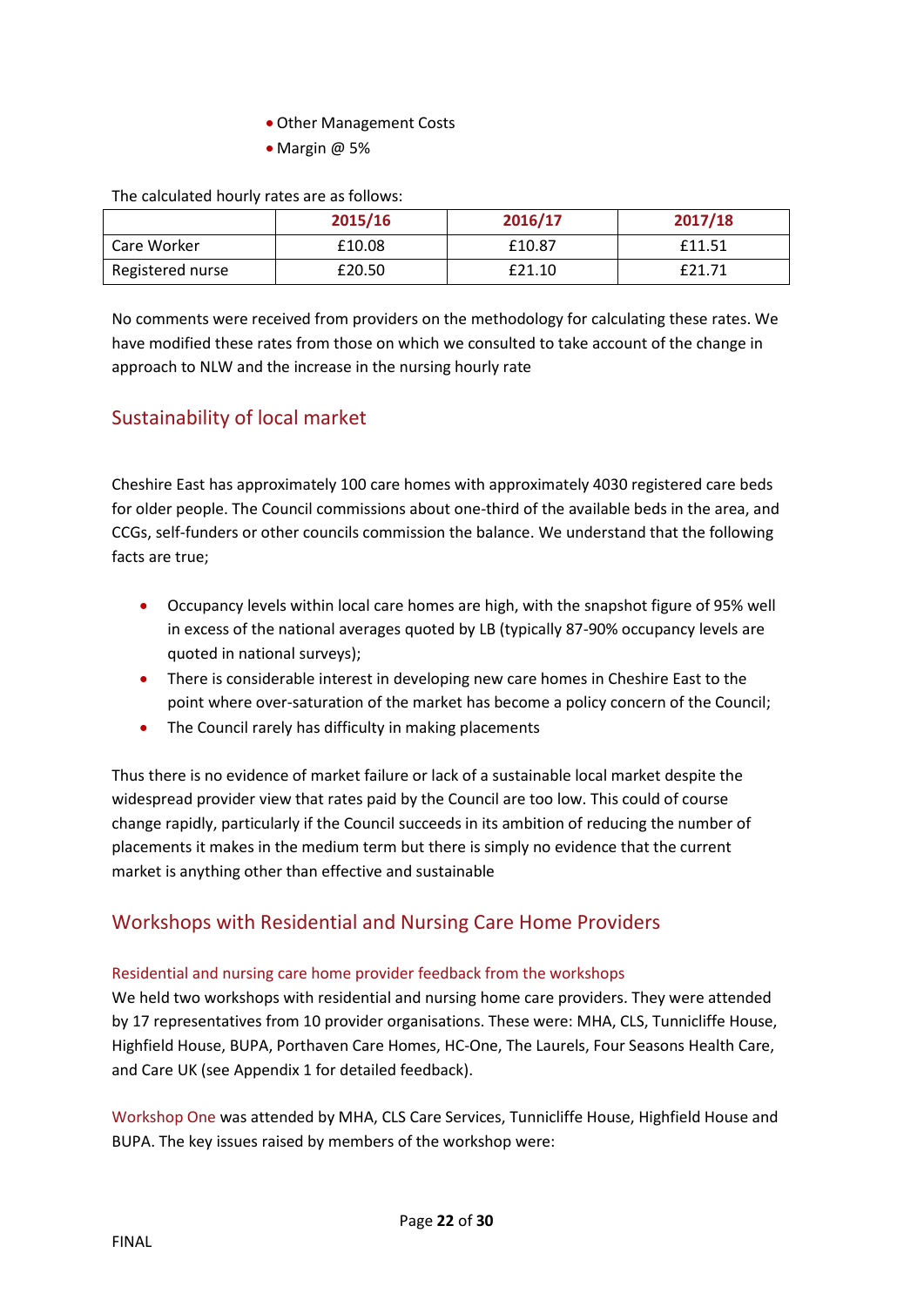- The cost pressures they are experiencing, and increasing costs despite a reduction in the headline rate of inflation;
- Recruitment and retention of nurses and care workers as a result of low pay levels and high local employment levels;
- Concern that private funders are charged more than Council funded service users, which will be highlighted by the introduction of care accounts under the Care Act;
- Concern that people entering residential care for an assessment under the Care Act, are being placed at the Council rate even though they are self-funding and could pay the full self-funding rate. Social workers are saying that when a service user goes into residential care under the 12 week disregard, they must be charged the Council rate, even though they will be a self-funder and would otherwise be paying the higher selffunding rate. This threatens provider's existence because they use self-funders to subsidise the lower Council rates;
- Their fear that a shortage of Council staff to do assessments as required by the Care Act will result in delays in referrals to their homes, and subsequent vacancies. This will threaten their financial viability because of the high occupancy assumption included in the fee setting;
- The amount of return on capital included in the calculations of the fee levels; and
- They would like block contracts because it would give them increased financial security and allow them to plan ahead and flex their costs.

Workshop Two was attended by Porthaven Care Homes, Bupa, HC-One, The Laurels, Four Seasons Health Care, and Care UK. The key issues raised by members of the workshop were:

- Their increasing costs and the financial pressure they are experiencing;
- They need to charge top-ups but social workers are opposed to this, and this puts them in a difficult position;
- Recruitment and retention of nurses and care workers as a result of them being unable to compete with other employers;
- The need for a balance of self-funders and Council funded service users in a home to make it financially viable, but the Care Act will make the difference between the two levels more obvious;
- The shortage of bed spaces for reablement for people needing step up or step down provision; and
- The potential to block purchase one to three beds in a home for respite care.

#### <span id="page-22-0"></span>Conclusions from workshops

The discussions in the two workshops covered similar issues. Both workshops included discussion about the cost pressures providers were experiencing as a result of the increasing cost of living; the difficulty in recruiting and retaining staff when they could obtain higher paid work elsewhere; and the need for a balance of self-funders and Council funded service users in the homes

Both workshops raised the potential implications of the Care Act, in particular the way in which the introduction of care accounts will highlight the difference in the fee levels paid by self-

.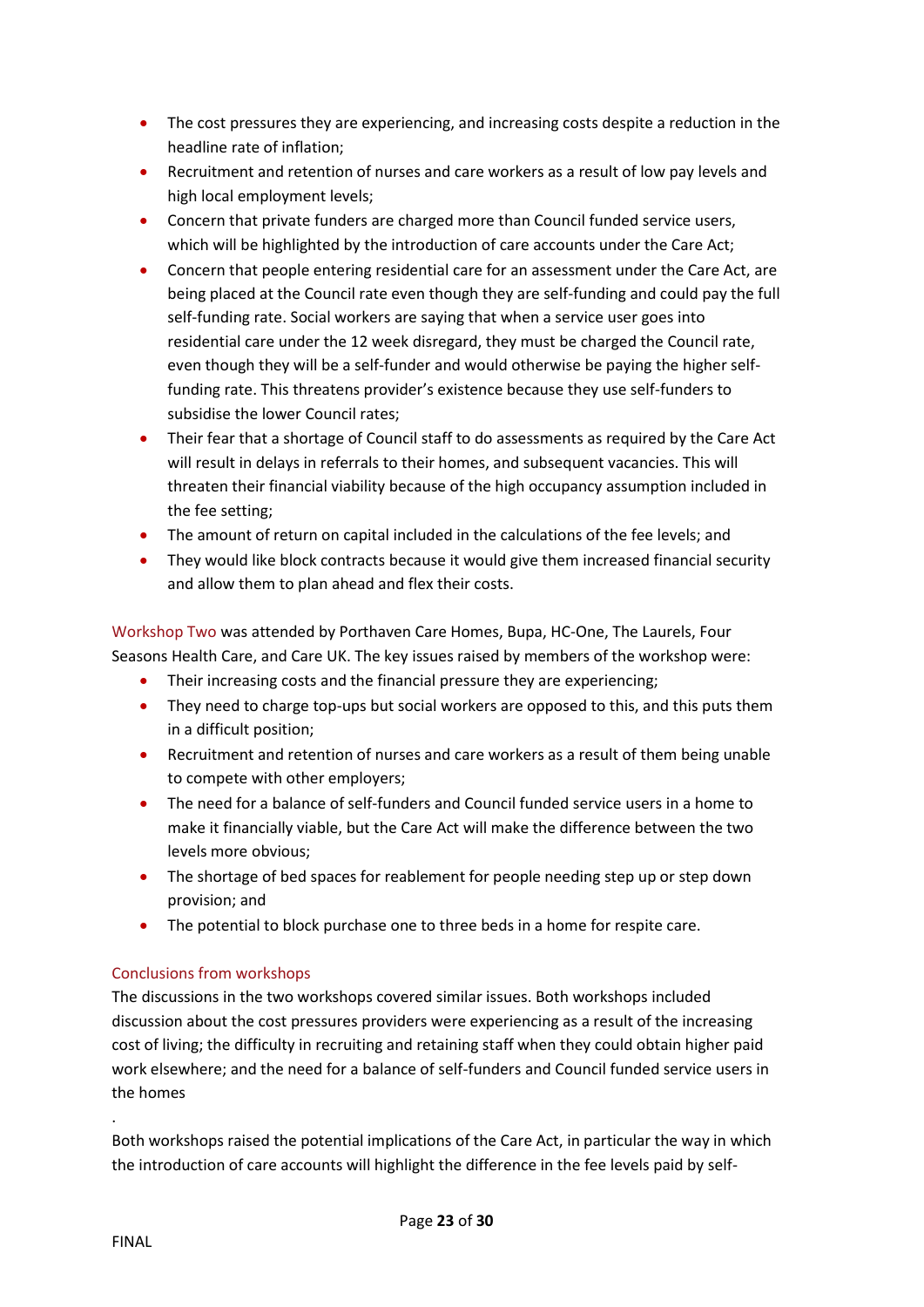funders and the Council. They were also concerned that a shortage of Council staff to do assessments as required by the Care Act will result in delays in referrals to their homes, subsequent vacancies, and threaten their financial viability because of the high occupancy assumption included in the fee setting. Both workshops took place prior to the announcement that the implementation of care accounts would be delayed until 2020, thus mitigating many of the points raised

Both workshops expressed interest in the use of block contracts. Block purchasing offers guaranteed placements and financial stability to providers, but there is a risk that it results in higher costs for the Council, as it pays for voids, and for voids arising as a result of delays in Council processes in placing service users in the homes. Workshop One discussed it in relation to residential and nursing care home places, as opposed to spot contracts. Workshop Two discussed it in relation to respite care. They also discussed the need for more reablement with step up and step down beds.

## <span id="page-23-0"></span>Discussion and recommendations for fee levels

The Council is obliged to take account of the cost of care when setting fees. However there are a range of fees that the Council could set that would meet this criteria. There are a number of factors to consider:

- 1. The calculation above models the actual cost of care based on our understanding of reasonable local costs. It indicates that current fees do not fully cover current average costs and this will become more acute from 2016/17 onwards. The fee levels for residential care homes in particular are low both in relation to comparison with the bottom-up calculation
- 2. The local care home market is large and diverse. Utilisation across the care home sector is high (reported to be 95% in June 2015) and the Council only purchases 33% of beds, indicating that there are plentiful alternative funders for care beds (including CHC, other authorities and self-funders). Thus there is no current evidence of market failure or collapse
- 3. The Council is currently able to place people within the Borough at current fee rates on most occasions
- 4. There has been no fee increase since 2009 although costs have obviously increased since then. There was widespread disappointment amongst providers at the lack of a fee increase in 2014/15 when one had been expected

We recommend the following:

- 1. For 2014/15 the Council should not give an uplift partly because of point 2 above and the level of proposed increase in 2015/16 but also because of the considerable bureaucratic complexity this would involve, including re-assessing all client contributions (this point was disputed by one provider who felt that there should be a backdated increase applied from  $1<sup>st</sup>$  April 2014);
- 2. For 2015/16, we recommend an increase of 10% for residential care homes, 5% for residential with EMI, 4% for nursing and 1% for nursing with EMI. These increases are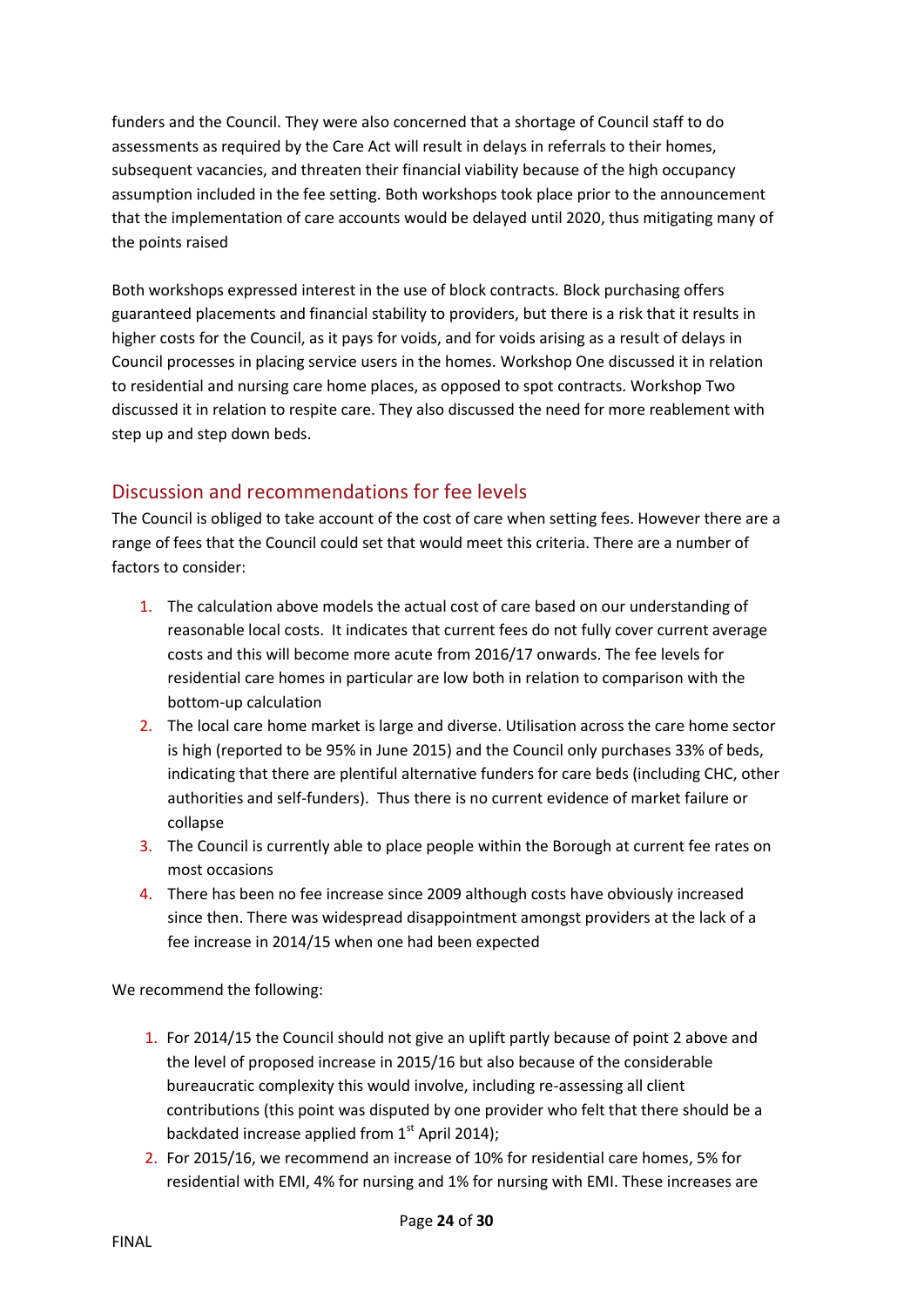significantly in excess of the rates recommended to Cabinet in 2015 for two years and in excess of the rates requested by providers for 2015/16;

- 3. For 2016/17 we recommend an uplift of a further 4% for residential care, residential EMI and nursing provision;
- 4. For 2017/18 we recommend an uplift of a further 4% for residential care, 5% for residential EMI, 2% for nursing and 7% nursing with EMI;

We recommended the following rates for additional one-to-one care:

|                  | 2015/16 | 2016/17 | 2017/18 |
|------------------|---------|---------|---------|
| Care Worker      | £10.08  | £10.87  | £11.51  |
| Registered nurse | £20.50  | £21.10  | £21.71  |

- 5. Given the difficulty of recalculating all fees and client contributions since April we recommend that the 2015/16 increase be applied on a pro rata basis after the 2015/16 fee levels have been agreed ie we propose that increases are not backdated to  $1<sup>st</sup>$  April but applied from the date of agreement, allowing providers to discuss the impact of their increased costs during 2015/16 prior to the agreed date of implementation (an alternative approach would be to increase the fees on a *pro rata* basis from the data of agreement);
- 6. These fees are proposed as average fees designed to cover a range of circumstances: if providers are genuinely struggling to cover reasonable costs on these fee levels they need to be given the opportunity to request fee uplifts over and above these levels by showing their costs on an open book basis. The Council should assess these requests reasonably
- 7. These fees are predicated on the premise that the current market is vibrant and sustainable. The Council needs to continue to monitor this situation and be prepared to alter its' approach if the situation changes

In summary the proposed fees are thus:

|                               | 2014/15 | 2015/16 | 2016/17 | 2017/18 |
|-------------------------------|---------|---------|---------|---------|
| <b>Residential Care</b>       | £376.73 | £414.52 | £431.11 | £448.35 |
| <b>Residential Care (EMI)</b> | £467.10 | £490.26 | £509.87 | £535.36 |
| <b>Nursing Care</b>           | £433.07 | £450.39 | £468.41 | £477.78 |
| <b>Nursing Care (EMI)</b>     | £467.10 | £471.77 | £483.57 | £517.42 |

The impact of this recommendation is as follows for 2015/16:

| <b>Bottom-</b> Current | <b>Diff</b> | <b>Proposed Fee</b>                                                | <b>Diff</b> | <b>Diff new</b> |
|------------------------|-------------|--------------------------------------------------------------------|-------------|-----------------|
|                        |             | up costs   fees net   current/   15/16 net FNC   current   fee/BUC |             |                 |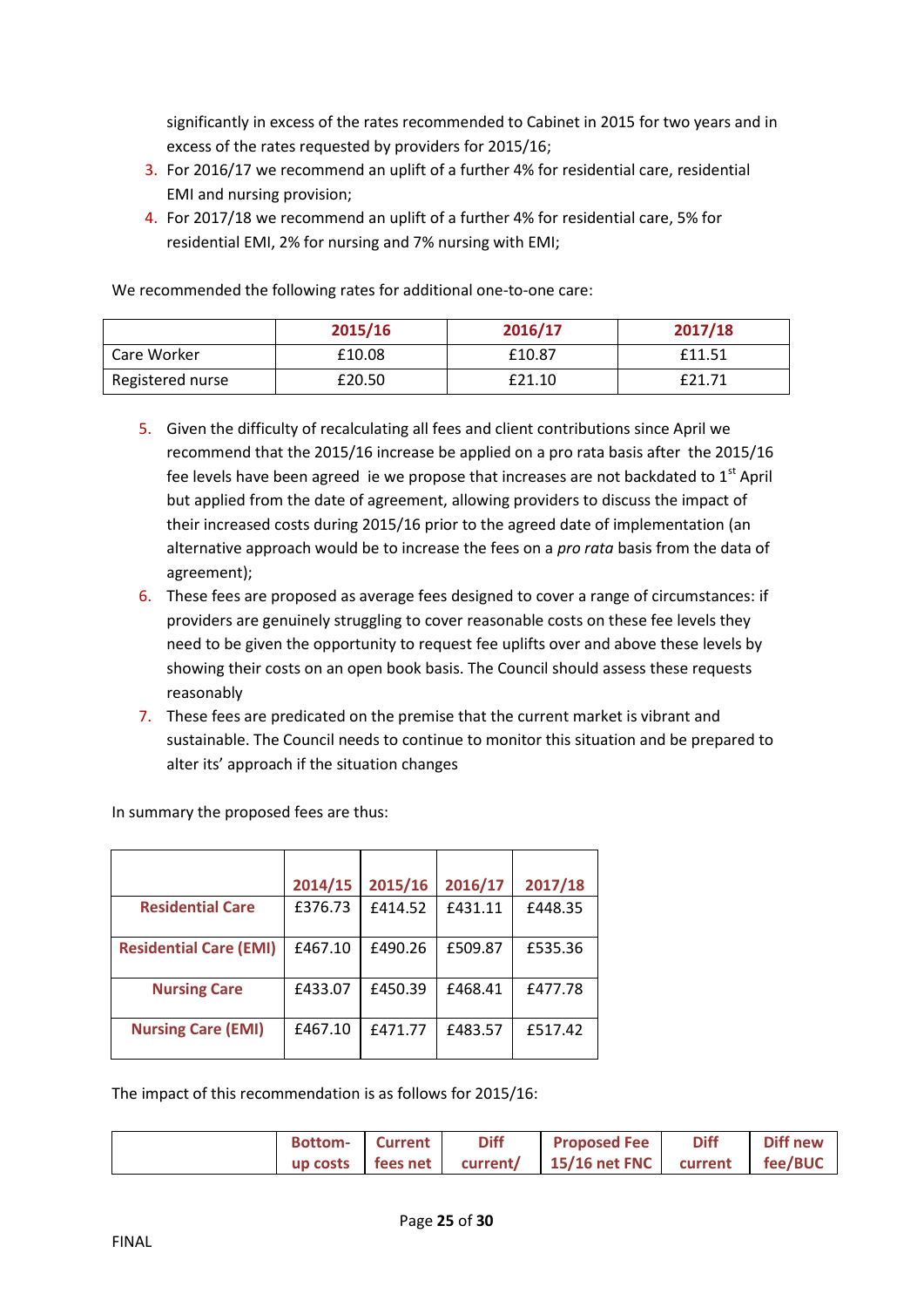|                           | net FNC | <b>FNC</b> | <b>BUC</b> |         |       |         |
|---------------------------|---------|------------|------------|---------|-------|---------|
|                           | £415.94 | £376.73    | -9.4%      | £414.52 | 10.0% | $-0.3%$ |
| <b>Residential Care</b>   |         |            |            |         |       |         |
| <b>Residential Care</b>   | £490.90 | £467.10    | -4.8%      | £490.26 | 5.0%  | $-0.1%$ |
| (EMI)                     |         |            |            |         |       |         |
|                           | £446.50 | £433.07    | $-3.0\%$   | £450.39 | 4.0%  | 0.9%    |
| <b>Nursing Care</b>       |         |            |            |         |       |         |
|                           | £462.32 | £467.10    | 1.0%       | £471.77 | 1.0%  | 2.0%    |
| <b>Nursing Care (EMI)</b> |         |            |            |         |       |         |

The impact of this recommendation is as follows for 2016/17:

|                                  | <b>Bottom-up</b><br>costs net<br><b>FNC 16/17</b> | <b>Proposed</b><br>fees 16/17<br>net FNC | % difference<br>16/17 fees -15/16<br><b>fees</b> | % difference<br>$16/17$ fees -<br><b>BUC</b> | % difference<br>$16/17 - 14/15$<br>fees |
|----------------------------------|---------------------------------------------------|------------------------------------------|--------------------------------------------------|----------------------------------------------|-----------------------------------------|
| <b>Residential Care</b>          | £432.22                                           | £431.11                                  | 4%                                               | $-0.3%$                                      | 14.4%                                   |
| <b>Residential Care</b><br>(EMI) | £513.37                                           | £509.87                                  | 4%                                               | $-0.7%$                                      | 9.2%                                    |
| <b>Nursing Care</b>              | £465.68                                           | £468.41                                  | 4%                                               | 0.6%                                         | 8.2%                                    |
| <b>Nursing Care (EMI)</b>        | £482.81                                           | £483.57                                  | 0%                                               | 0.2%                                         | 3.5%                                    |

The impact of this recommendation is as follows for 2017/18

|                                  | <b>Bottom up</b><br>costs net<br><b>FNC 17/18</b> | <b>Proposed</b><br>fees 17/18<br>net FNC | % difference<br>$17/18$ fees to<br>16/17 fees | % difference<br>17/18 fees -<br><b>BUC</b> | % difference<br>$17/18 - 14/15$<br>fees |
|----------------------------------|---------------------------------------------------|------------------------------------------|-----------------------------------------------|--------------------------------------------|-----------------------------------------|
| <b>Residential Care</b>          | £448.54                                           | £448.35                                  | 4%                                            | 0.0%                                       | 19.0%                                   |
| <b>Residential Care</b><br>(EMI) | £534.77                                           | £535.36                                  | 5%                                            | 0.1%                                       | 14.6%                                   |
| <b>Nursing Care</b>              | £481.69                                           | £477.78                                  | 2%                                            | $-0.8%$                                    | 10.3%                                   |
| <b>Nursing Care (EMI)</b>        | £519.83                                           | £517.42                                  | 7%                                            | $-0.5%$                                    | 10.8%                                   |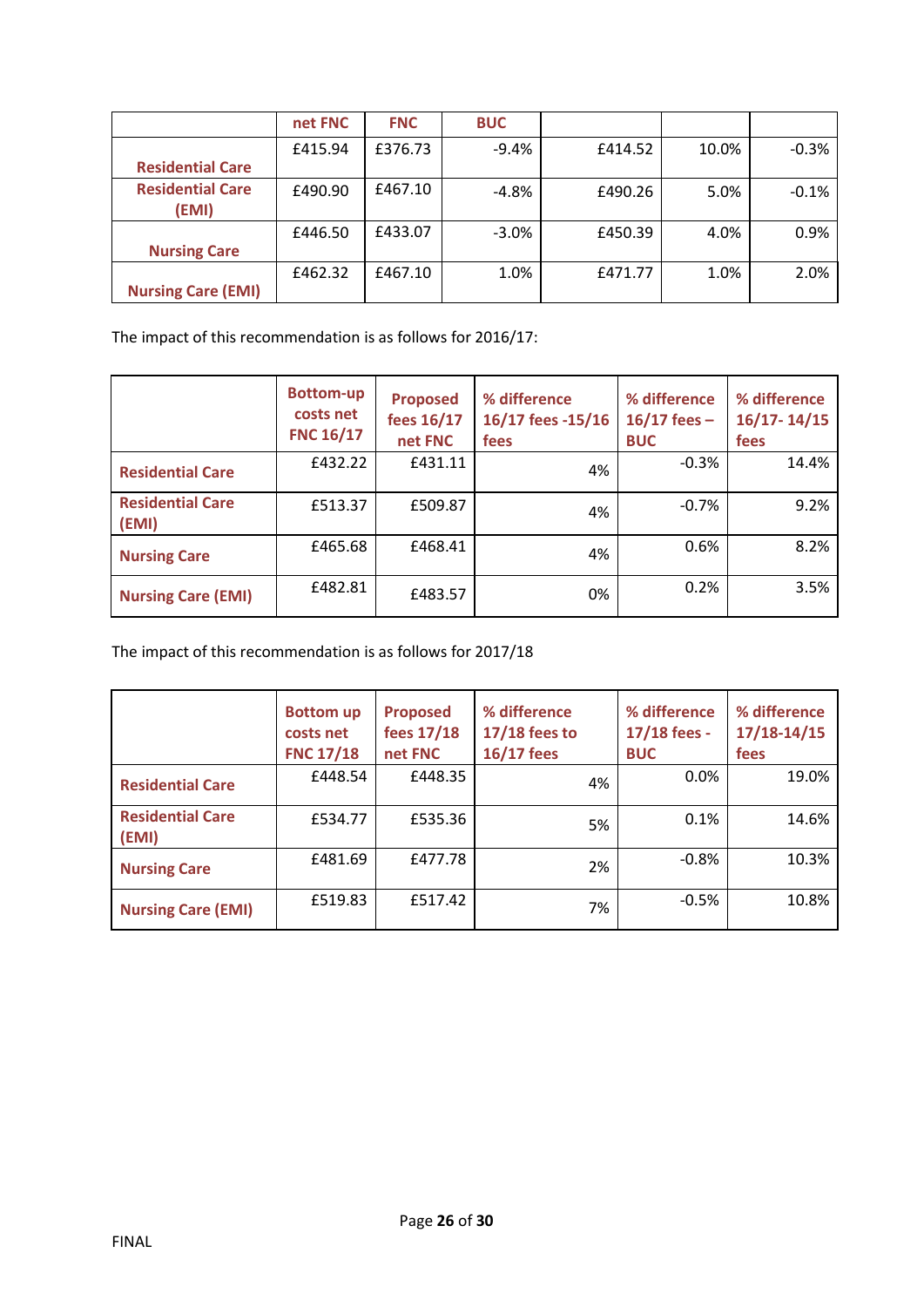# <span id="page-26-0"></span>Appendix 1: Feedback from consultation with the Council's residential and nursing care home providers on 22<sup>nd</sup> and 23<sup>rd</sup> June 2015

#### Workshop 1

It was attended by seven residential and nursing care home providers:

- Toby Simon, MHA, Woodlands, Poynton
- Sheila Wood-Townend, CLS Care Services
- Cassandra Shreeve, Tunnicliffe House, Macclesfield
- Denise Moss, Highfield House
- Tracey Stakes, CLS Belong Villages
- Zara Carter, BUPA
- One other attendee who did not sign in.

They made the following comments:

- A lot of service users cannot pay top ups and the Council does not pay enough.
- They rely on top ups from self-funders to pay for Council service users. This issue has been there for years.
- One charity has put private fees up by £20-25/week so the Council's fee is even less by comparison.
- If people come into residential care for an assessment under the Care Act because that is their right, and the Council says they must be placed at the Council rate even though are a self-funder and could pay the self-funding rate, providers will not be able to continue to exist, because they use self-funders to cross subsidise the Council rates. SWs are saying that when a service user goes into residential care under the 12 week disregard, they must be charged the Council rate, even though they will be a self-funder. This will result in a big problem. They should still be coming in under a private contract because they can self-fund.
- Self-funders are choosing cheaper places.
- People are pushing harder to get CHC funding than in the past.
- They get a lot of requests to see service user's notes.
- People are more aware of their rights.
- CHC affects residential care as well as nursing care because service users do not necessarily go into a nursing home if they have dementia.
- There is a £200 difference between the Council and private rate / week. So the private person is paying £100 towards the Council rate and they all know that.
- Situation deteriorating rapidly.
- Provider's fear that a lack of staff in Council's to do assessments as required by the Care Act will result in vacancies. They don't need many to make a home unviable because they are operating on the margins of profitability. But Councils do not know how many people will want assessments. Delays in referrals and assessments could affect viability.
- Hospital discharge not big issue.
- Recruitment and retention is a problem as they come out of recession. Nurse recruitment is particularly difficult. Recruiting at the minimum wage is hard when others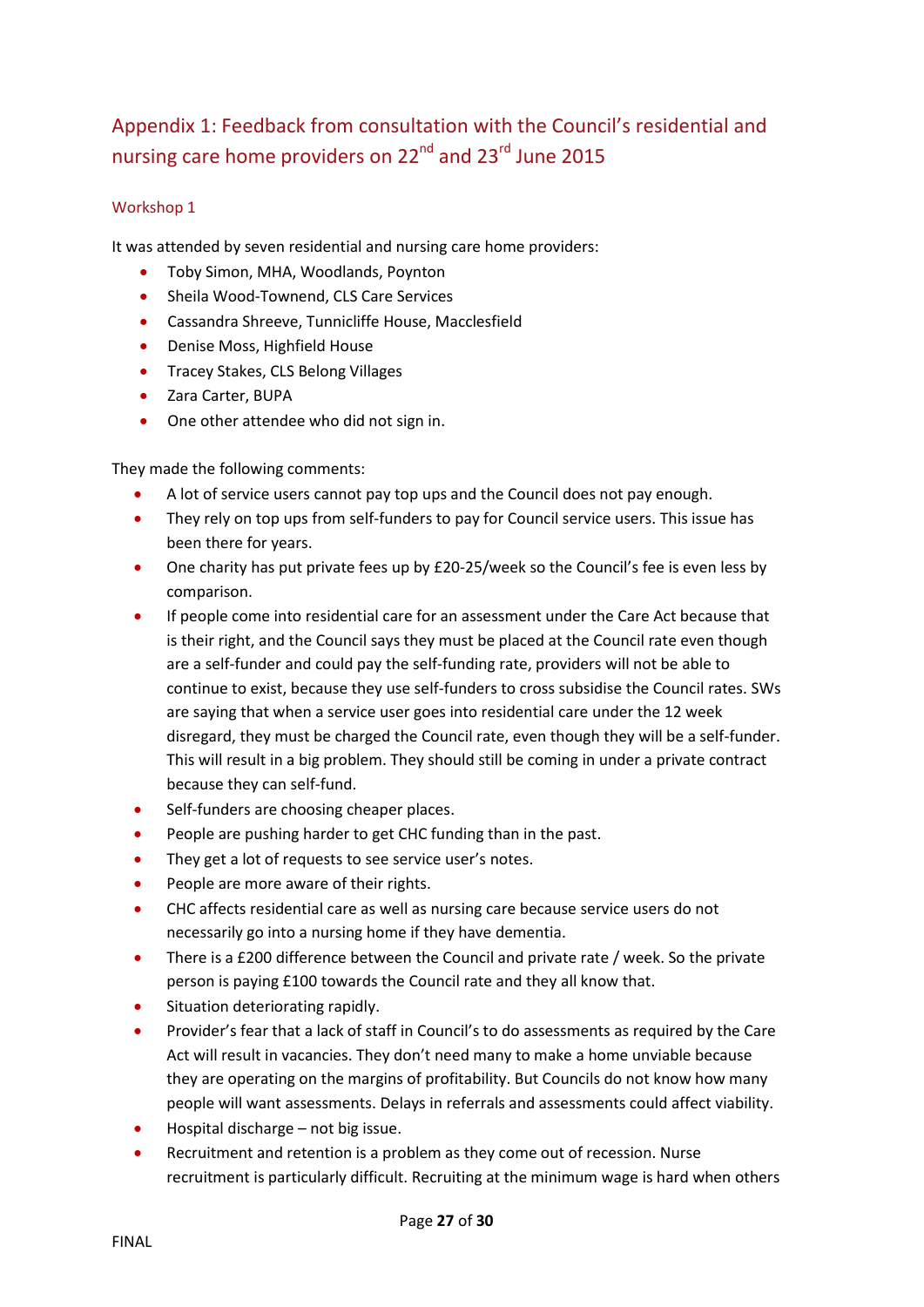pay more. Staff go to the agencies because they get paid more, and homes go to agencies if they can't recruit.

- Nursing staff there is a general shortage. They pay £13/hour and they can get £18/hour elsewhere.
- Care workers are paid at or around the minimum wage. They are competing with supermarkets, etc.
- They have the minimum number of nurses on duty. The Council doesn't stipulate the number in their contracts nor does CQC. They have 1 on all the time, and another if necessary.
- Good practice is 1 to 4 care staff to service users during the day for dementia care, but they don't do it because it costs too much.
- They use staffing levels which have been generally accepted for many years (agreed 28 years ago in 1 home), but service user needs have increased. Self-funder payments cross subsidise what they pay for.
- If the Council sets the staffing levels then they would have to pay extra for it; but they don't set the levels.
- The Council quality assures the care, and they think some of the requirements are unnecessary.
- No management time allowed in the contract for dealing with inspections; there is a long list of people inspecting – Healthwatch, fire, CQC, environmental health, infection control, the Council contracts monitoring team. Bureaucracy is an increasing burden because of the number of inspections.
- Food costs have gone up despite them going down nationally because they were already getting the discounts. Insurance costs have increased. They are putting the prices up because of previous claims. CQC costs have gone up. Energy prices have gone up.
- CQC inspections cost them more because they are checking more areas. This requires more management time. They need to complete information before CQC arrive.
- Occupancy was unrealistic in RedQuadrant's last report: 95-96%, when LaingBuisson put it at 90%.
- If they had block contracts they would like it. Block contracts would need to be for 75%+ beds to make it work for providers.
- Top up fees for additional 1:1 care involve paying in effect a domiciliary care worker to do it.
- Some disagreed with the break-down of costs in RedQuadrant's last report.
- They want the return on capital to reflect risk and reward, because their risks have increased as the complexity of cases has increased. LaingBuisson recommended 7% + 5% for profit. RedQuadrant disagreed with this amount.
- The service user's contribution has increased but it has not been passed to the homes.
- Service users go into a home for 6 weeks, and then there should be a review when they decide whether it should be a permanent placement. Usually it is. But an increasing number remain on extended short stay placements. Sometime it is the service user's choice.
- If the Council has less money it has to pay less placements.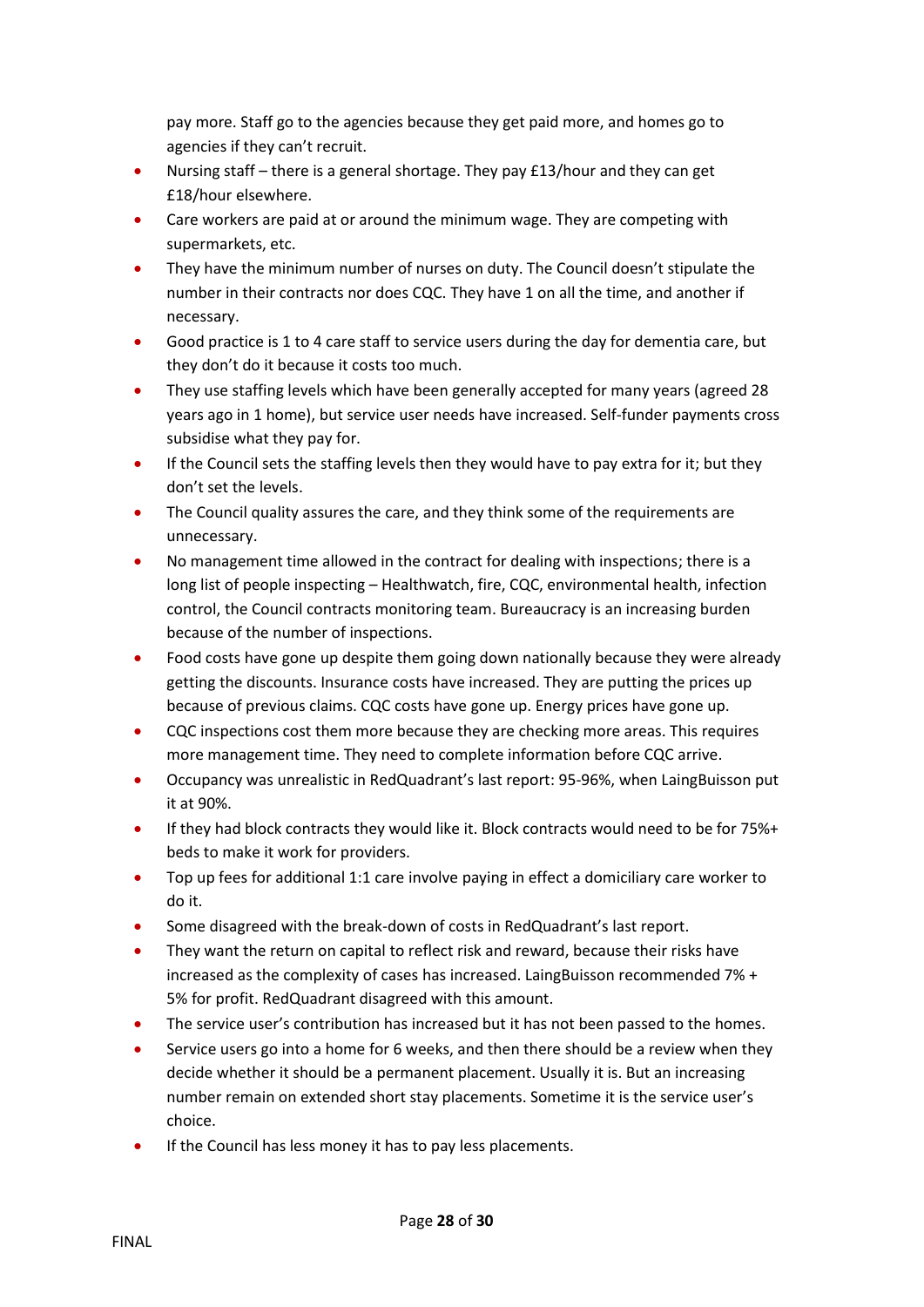- Most service users are too dependent for re-ablement. Some may be able to go home if it is adapted, with care, but it takes a long time to arrange. Most have exhausted the other options before they got there. They may need 24 hour domiciliary care which is expensive. Also it is stressful for service users to go into residential care and then home.
- Delayed discharges are not an issue for people going into residential care. It is an issue for people requiring aids and adaptations on their own homes.
- If they linked quality assurance to payment to increase the amount paid for a service, it would require Council resources to set up, maintain, etc.
- When they have LA inspections they have 4 people do it. The number could be reduced to save money.
- The Council could just pay the service user their assessed fee without a set price.
- Wigan Council has a spot contract which is short.
- Paying net providers participated in a net payment pilot but customers and providers didn't like it.
- Payment in advance could only be done on a block contract, but it is not a particular benefit to providers.
- Providers can't reclaim VAT on the welfare elements of the service they provide but if they set up a separate company for Council service users which the Council paid they could reclaim VAT. Would need to change the contract to do this.

#### Workshop 2

It was attended by ten residential and nursing care home providers:

- **.** Lance Tipper, Porthaven Care Homes, LLP
- Julie Lowndes, Porthaven Care Homes, LLP
- Irene Pointon, Bupa Greengables Nursing Centre
- Linda Brooks, Bupa Newton Court Nursing and Residential Home
- Gill Bratt, HC-One
- Chris J. Thomas, The Laurels
- Philip Middleton, The Laurels
- **Karen Cullen, Four Seasons Health Care**
- Paula Gresham, Care UK, Station House
- Neil Kerry, Care UK, Station House

They made the following comments:

- Increasing costs from cost of living increases means they have got to charge top ups, but SWs oppose it and that puts them in a difficult position.
- Fees don't meet actual care costs.
- Cost pressures: salaries they have to pay more to recruit staff. Competition from the NHS for nurses means they have to offer an increased salary for nurses. They can't compete with agencies.
- General shortage of nurses.
- Care staff earn more with the Council or NHS they pay £9.
- Trying to upskill staff so they can then pay them more, but they leave.